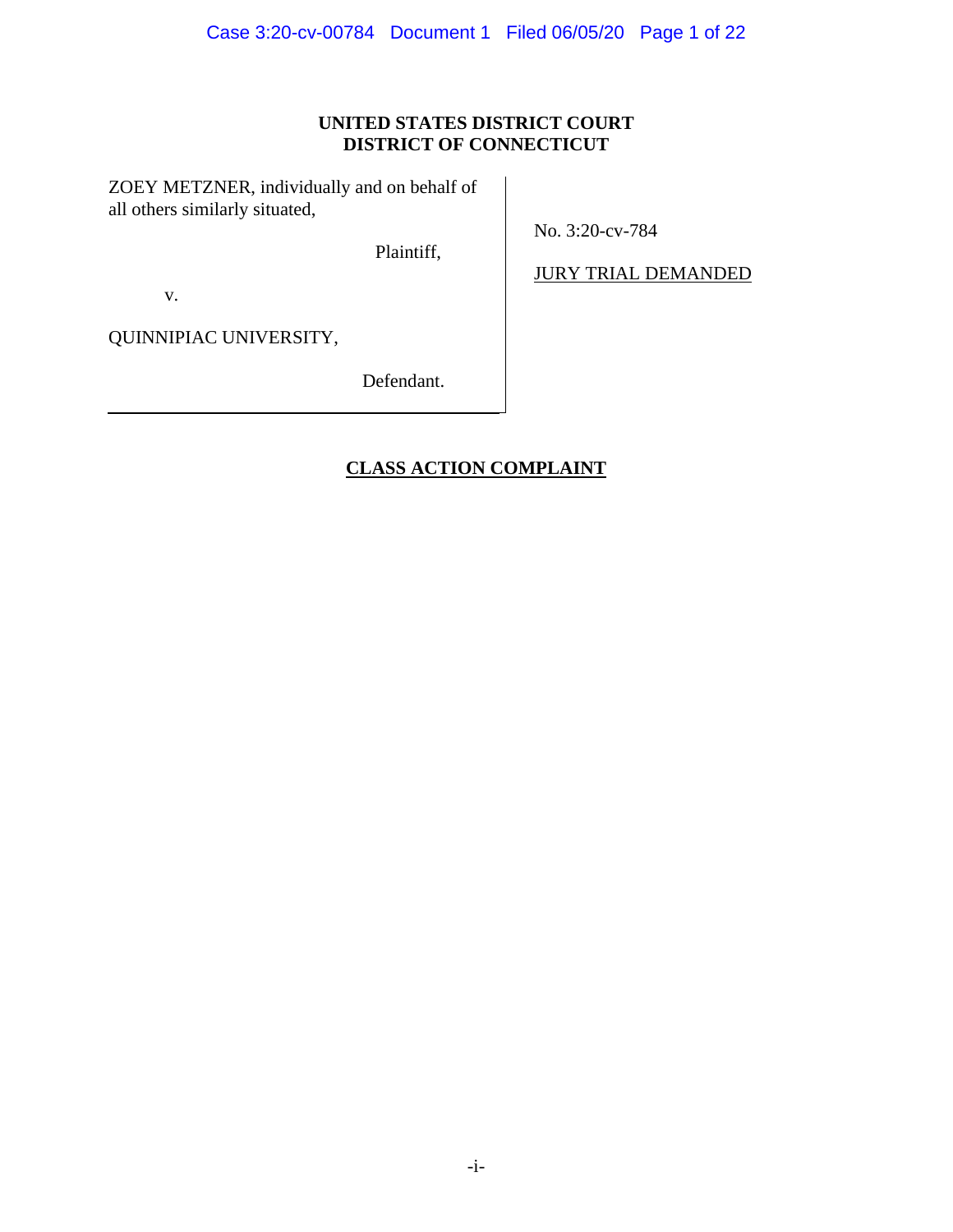# **TABLE OF CONTENTS**

# Page

| I.      |                 |  |  |  |  |  |  |  |
|---------|-----------------|--|--|--|--|--|--|--|
| $\Pi$ . |                 |  |  |  |  |  |  |  |
| III.    |                 |  |  |  |  |  |  |  |
| IV.     |                 |  |  |  |  |  |  |  |
|         | $\mathsf{A}$ .  |  |  |  |  |  |  |  |
|         | $\bf{B}$        |  |  |  |  |  |  |  |
|         | $\mathcal{C}$ . |  |  |  |  |  |  |  |
| V.      |                 |  |  |  |  |  |  |  |
| VI.     |                 |  |  |  |  |  |  |  |
|         |                 |  |  |  |  |  |  |  |
|         |                 |  |  |  |  |  |  |  |
|         |                 |  |  |  |  |  |  |  |
|         |                 |  |  |  |  |  |  |  |
|         |                 |  |  |  |  |  |  |  |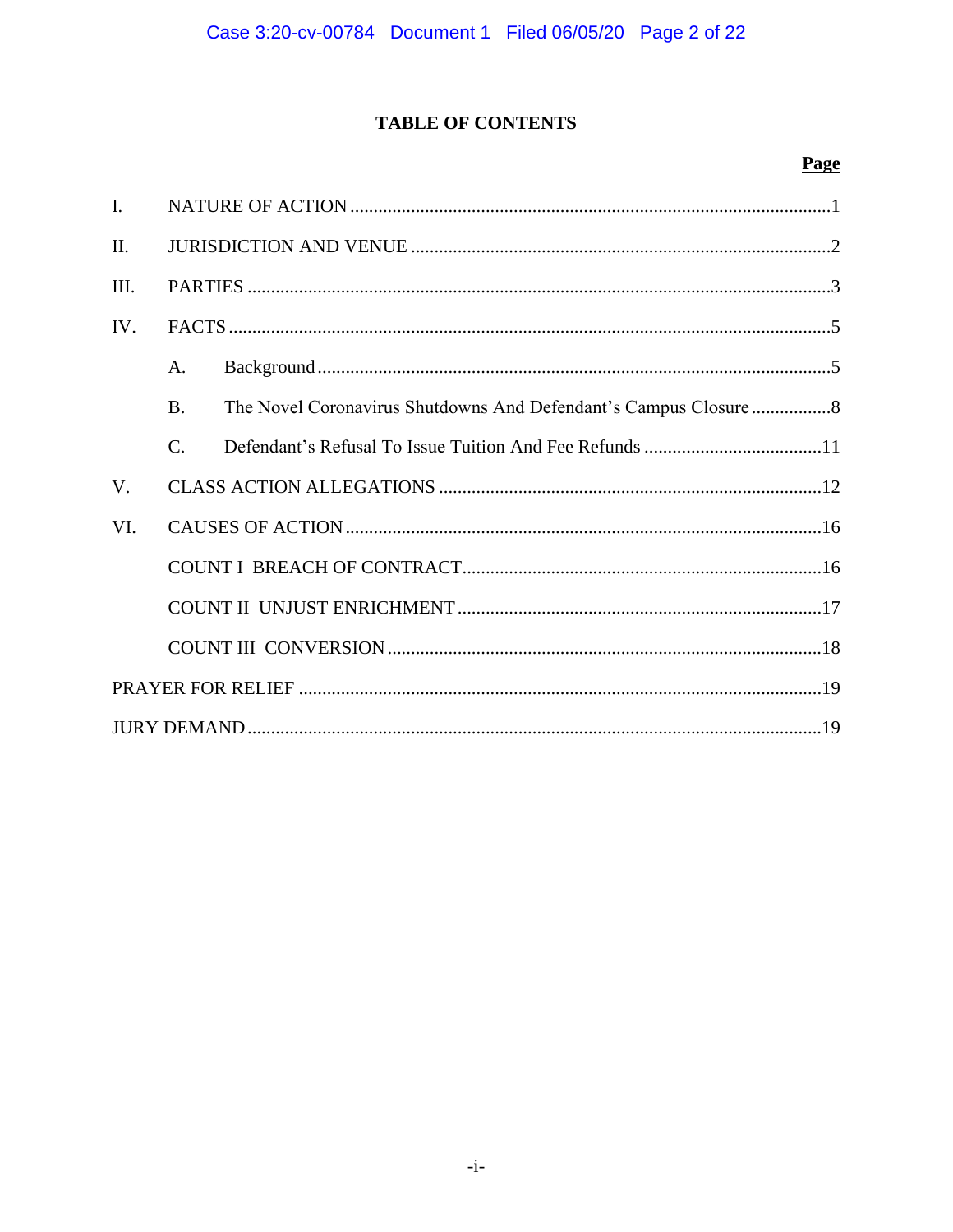Plaintiff, ZOEY METZNER, individually and on behalf of all others similarly situated, for her Class Action Complaint against Defendant QUINNIPIAC UNIVERSITY ("Quinnipiac"), based upon personal knowledge as to her own actions and based upon the investigation of counsel regarding all other matters, complains as follows:

### **I. NATURE OF ACTION**

1. This Class Action Complaint comes during a time of hardship for so many Americans, with each day bringing different news regarding the novel coronavirus COVID-19.<sup>1</sup> Social distancing, shelter-in-place orders, and efforts to 'flatten the curve' prompted colleges and universities across the country to shut down their campuses, evict students from campus residence halls, and switch to online "distance" learning.

2. Despite sending students home and closing its campus(es), Defendant continues to charge for tuition and fees as if nothing has changed, continuing to reap the financial benefit of millions of dollars from students. Defendant does so despite students' complete inability to continue school as normal, occupy campus buildings and dormitories, or avail themselves of school programs and events. So while students enrolled and paid Defendant for a comprehensive academic experience, Defendant instead offers Plaintiff and the Class Members something far less: a limited online experience presented by Google or Zoom, void of face-to-face faculty and peer interaction, separated from program resources, and barred from facilities vital to study. Plaintiff and the Class Members did not bargain for such an experience.

 $<sup>1</sup>$  Plaintiff and Plaintiff's counsel are mindful of the severe impact of the coronavirus on all</sup> aspects of society. To minimize the burden on the Court and to reasonably accommodate Defendant, Plaintiff will work with Defendant to reach an agreeable schedule for their response to this Class Action Complaint.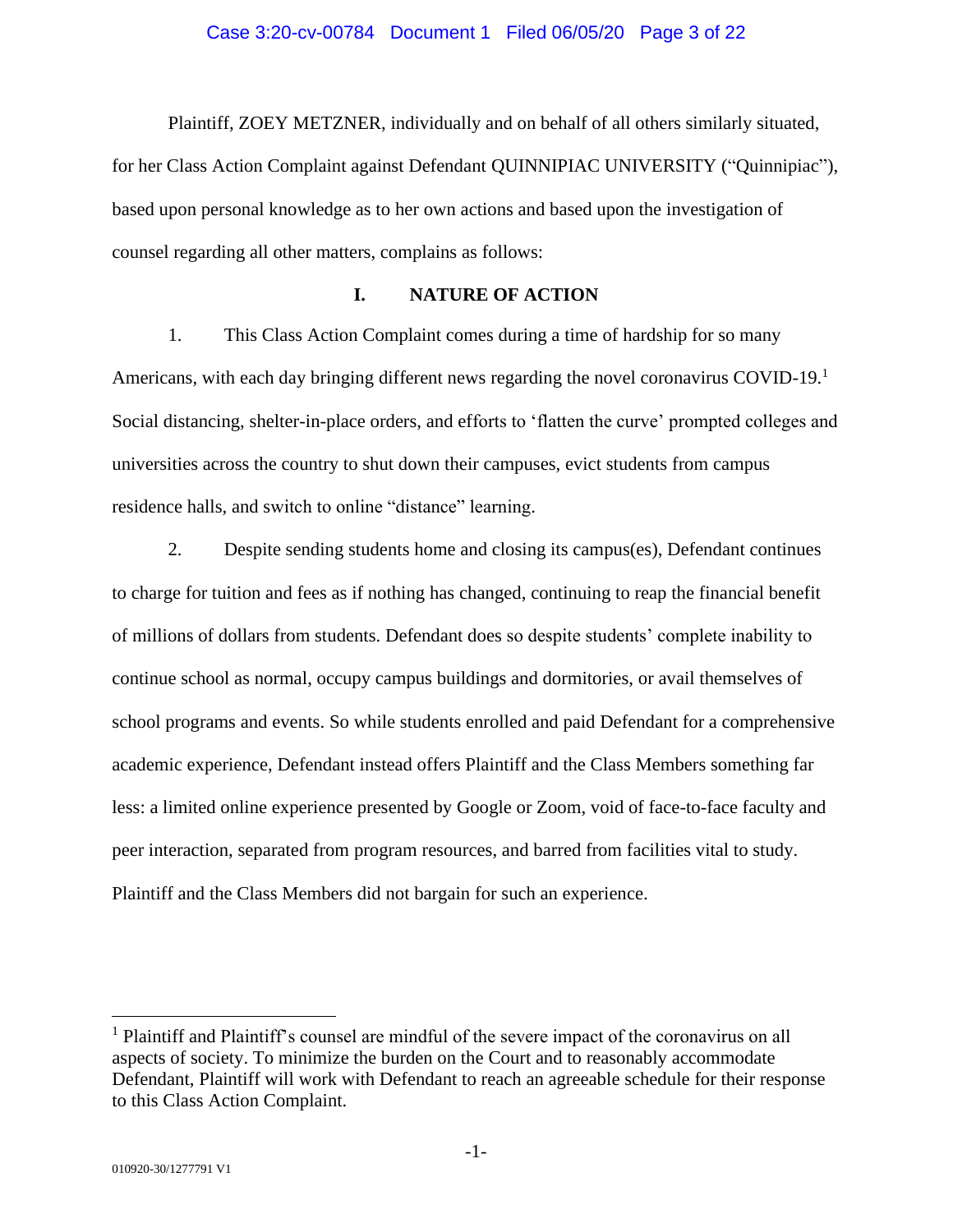#### Case 3:20-cv-00784 Document 1 Filed 06/05/20 Page 4 of 22

3. While some colleges and universities have promised appropriate and/or proportional refunds, Defendant excludes itself from such other institutions treating students fairly, equitably, and as required by the law.

4. As a result, Defendant's actions have financially damaged Plaintiff and the Class Members. Plaintiff brings this action because Plaintiff and the Class Members did not receive the full-value of the services paid and did not receive the benefits of in-person instruction. They have lost the benefit of their bargain and/or suffered out-of-pocket loss, and are entitled to recover compensatory damages, and attorney's fees and costs.

#### **II. JURISDICTION AND VENUE**

5. This Court has jurisdiction over the subject matter presented by this Complaint because it is a class action arising under the Class Action Fairness Act of 2005 ("CAFA"), Pub. L. No. 109-2, 119 Stat. 4 (2005), which explicitly provides for the original jurisdiction of the Federal Courts of any class action in which any member of the Class is a citizen of a State different from any Defendant, and in which the matter in controversy exceeds in the aggregate sum of \$5,000,000.00, exclusive of interest and costs. Plaintiff alleges that the total claims of individual Class Members in this action are in excess of \$5,000,000 in the aggregate, exclusive of interest and costs, as required by 28 U.S.C. §§ 1332(d)(2) and (6). Plaintiff is a citizen of Massachusetts, whereas Defendant is a citizen of Connecticut for purposes of diversity. Therefore, diversity of citizenship exists under CAFA as required by 28 U.S.C. § 1332(d)(2)(A). Furthermore, Plaintiff alleges that more than two-thirds of all of the members of the proposed Class in the aggregate are citizens of a state other than Connecticut, $2$  where this action is

 $2$  About 26.2% of the students attending Quinnipiac University come from within Connecticut. https://www.collegefactual.com/colleges/quinnipiac-university/student-life/diversity/.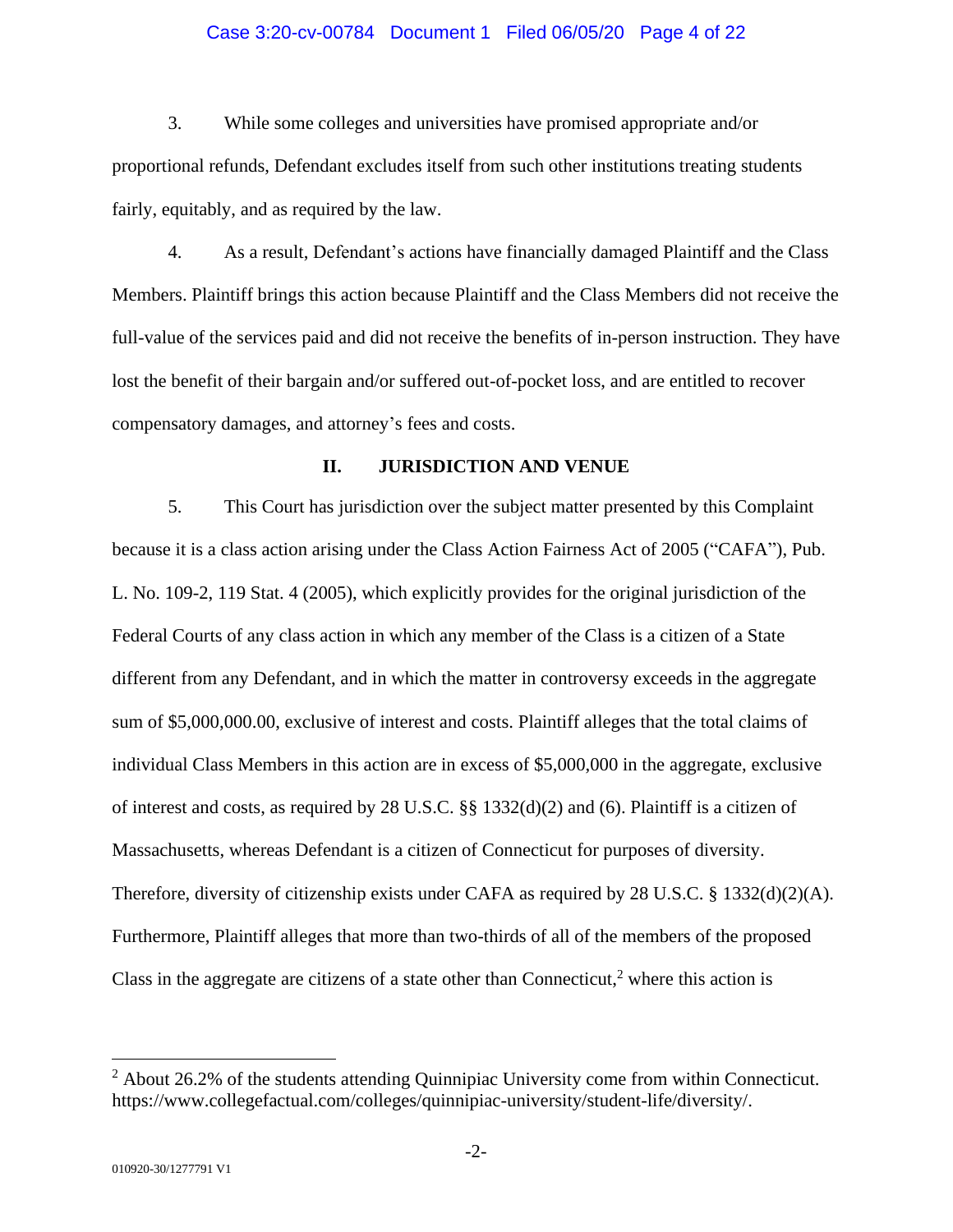#### Case 3:20-cv-00784 Document 1 Filed 06/05/20 Page 5 of 22

originally being filed, and that the total number of members of the proposed Class is greater than 100, pursuant to 28 U.S.C. § 1332(d)(5)(B).

6. Venue is appropriate in this District because Defendant is located within the District of Connecticut. And on information and belief, events and transactions causing the claims herein, including Defendant's decision-making regarding its refund policy challenged in this lawsuit, has occurred within this judicial district.

#### **III. PARTIES**

7. Plaintiff Zoey Metzner is a citizen and resident of the State of Massachusetts. Plaintiff enrolled as a full-time student for the Spring 2020 academic term at Defendant. Plaintiff is in good financial standing at Defendant, having paid in whole or in combination tuition, fees, costs, and/or room and board charges assessed and demanded by Defendant for the Spring 2020 term.

8. Plaintiff paid Defendant for opportunities and services that she did not receive, including on-campus education, facilities, services, and activities.

9. While Plaintiff could have obtained her degree online, Plaintiff specifically selected an in-person, in-class experience at Quinnipiac for the variety of educational experiences that only an in-person program can deliver. Moreover, Quinnipiac did not offer Plaintiff's degree program online.

10. With Defendant's campus closure and transition to an online-only educational experience, Plaintiff suffered a decreased quality of educational experience. Moreover, Plaintiff lost the use of important facilities for her studies, including classrooms, study spaces, studio spaces, and lounges that were bargained for by selecting in-person instruction.

11. For example, as a film major, a large portion of Plaintiff's classes were conducted in a studio and/or utilized the school's film recording and editing equipment. But with the switch

-3-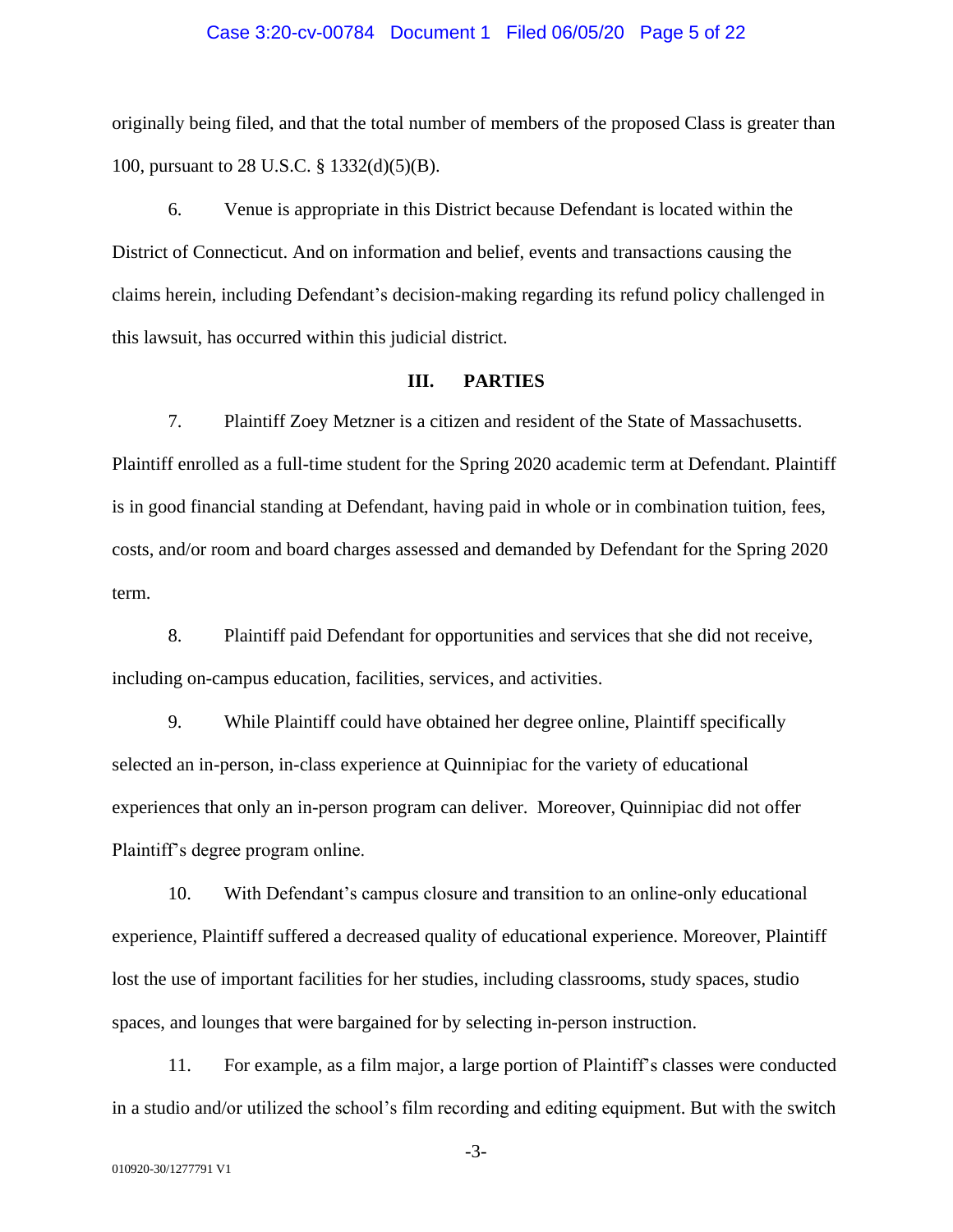#### Case 3:20-cv-00784 Document 1 Filed 06/05/20 Page 6 of 22

to remote learning, Plaintiff lost the use and experience that such equipment provided as an integral part of her education. Instead, Defendant directed Plaintiff to use her personal phone to try to record a film festival worthy project.

12. As another example, for a design class, Plaintiff utilized Adobe design and editing software on the school's computers. But with the switch to online classes, Plaintiff lacked the ability to access any such software for several weeks because the school did not have sufficient licenses for students to utilize the software.

13. Further, with the transition to online instruction, Plaintiff's classes did not run as long as they normally had earlier in the term and Defendant truncated Plaintiff's assignments as well. For example, an integral component of several of Plaintiff's classes involved group projects, with approximately three such projects planned for the remainder of the semester. But with the shift to online-only, such planned group projects were whittled down to just one, with the remaining "group" project effectively shifting to a cobbling together of separate, individual projects.

14. Moreover, professors were unable to and did not adapt class lectures based on their observations of students' ability to understand the curriculum.

15. Plaintiff also suffered from decreased accessibility to her professors. Whereas Plaintiff could ask questions before, during, or after class, following the shift to online learning, it became very difficult for Plaintiff to communicate with her professors, with some not timely responding (or responding at all) to information requests.

16. Defendant Quinnipiac University is an institution of higher learning located in Hamden, Connecticut. Defendant provides Class Members with campus facilities, in-person

-4-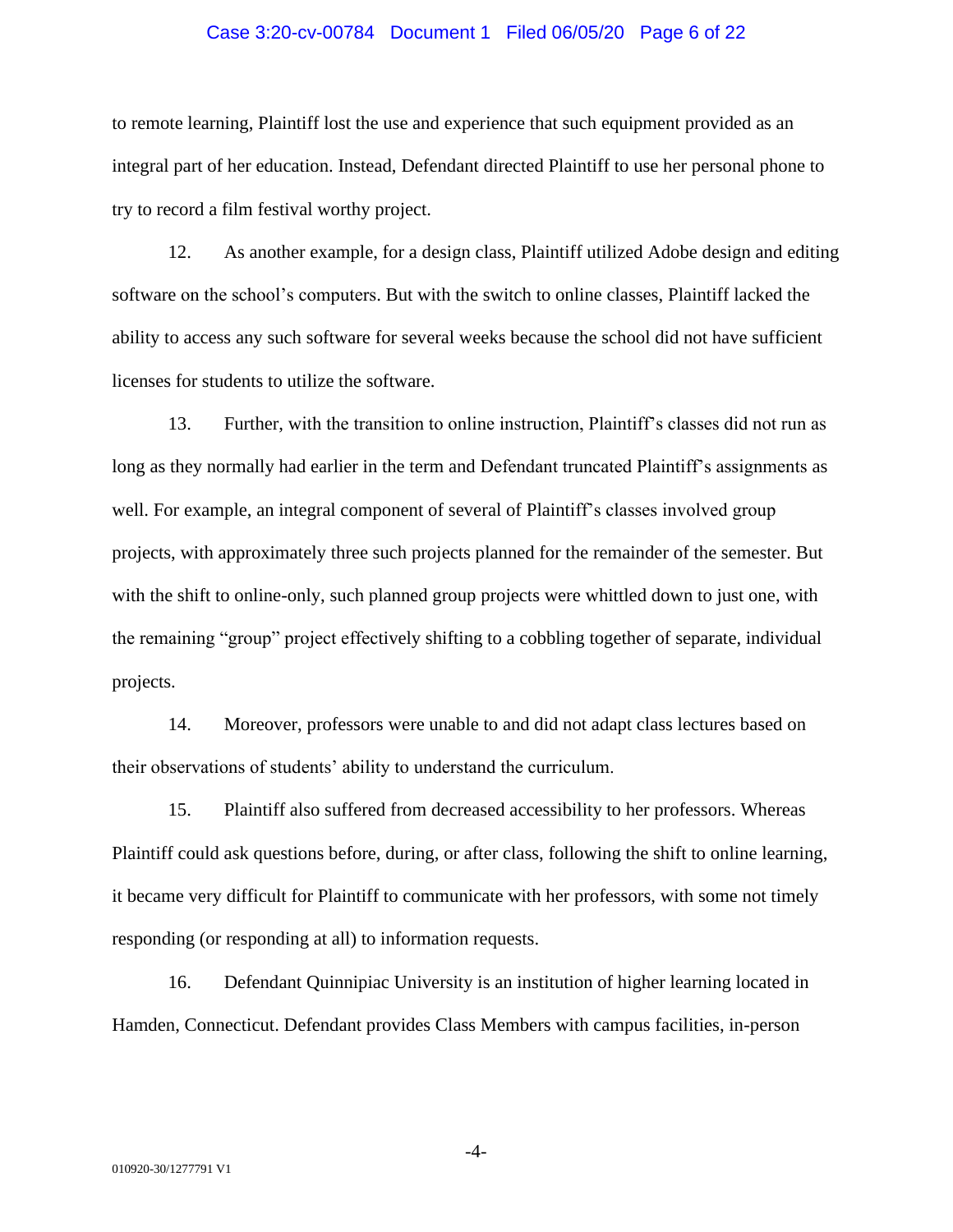#### Case 3:20-cv-00784 Document 1 Filed 06/05/20 Page 7 of 22

classes, as well as a variety of other facilities for which Defendant charges Plaintiff and the Class Members.

#### **IV. FACTS**

#### **A. Background**

17. Founded in 1929, Quinnipiac has a current enrollment of approximately 10,290 students enrolled in Defendant's College of Arts and Sciences and eight professional schools.

18. As of June 30, 2019, Defendant's total endowment net assets exceeded \$496.9 million, with Defendant reporting operating revenues of \$365.7 million, including therein \$277.1 million in net tuition and fees.

19. While many schools nationwide offer and highlight remote learning capabilities as a primary component of their efforts to deliver educational value (*see*, *e.g.*, Western Governors University, Southern New Hampshire University, University of Phoenix-Arizona), Defendant is not such a school.

20. Rather, a significant focus of Defendant's efforts to obtain and recruit students pertains to the campus experience it offers along with face-to-face, personal interaction with skilled and renowned faculty and staff.

21. A few examples of such efforts to promote that experience follow.

22. As primarily a residential university, approximately 72% of all undergraduates live on campus, with 95% of freshman living on campus.<sup>3</sup>

23. To that end, Quinnipiac notes that students will "do more than earn a degree. You'll become part of our vibrant community were students rally around common interests, passions and causes. You'll see this collective passion come to life through our 146 student-run

<sup>&</sup>lt;sup>3</sup> https://www.qu.edu/admissions/undergraduate/frequently-asked-questions.html.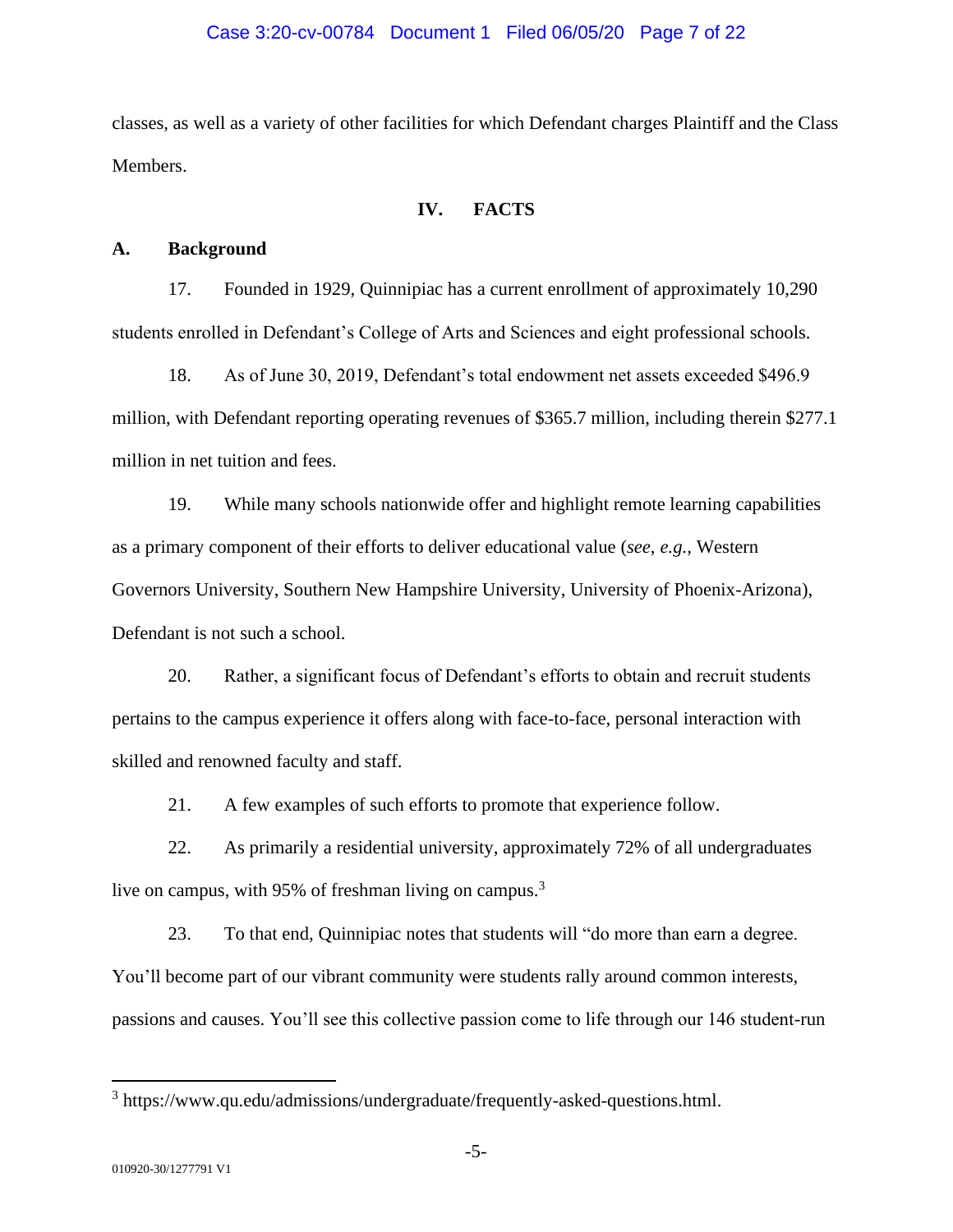#### Case 3:20-cv-00784 Document 1 Filed 06/05/20 Page 8 of 22

organizations, while volunteering in the local community or through service-learning

opportunities available around the world. You'll hear it when you experience artists like DJ

Tiesto, Kesha and Jason Derulo at our exclusive Wake the Giant concert series each spring.

You'll feel it when you join your fellow Bobcats to cheer on our nationally ranked hockey and

basketball teams in the York Hill Campus arenas."<sup>4</sup>

24. Quinnipiac also highlights its campuses as being "purposefully designed for living

and learning."<sup>5</sup> As Defendant explains:

We challenge the traditional ideas of "campus life." Wide-open spaces, meandering pathways, skylights, lofted ceilings and intimate courtyards enhance the sense of community.

From residence halls modeled after European ski villages to brownstone-style buildings with full kitchens and patios, we purposefully designed our living spaces with personal comfort, connecting with friends and student safety in mind.

Our outdoor spaces are more than just green grass. They are places where you'll gather with friends for cookouts, play a pick-up game of basketball or simply study with the beauty of New England as your backdrop.

Beyond our residential and recreational spaces, the facilities on each of our 3 campuses are second to none. Here, you'll find a network of libraries, labs, studios and facilities designed to ensure you have the educational resources you need at your fingertips.<sup>6</sup>

25. Academically, Quinnipiac describes itself as "unique" because of its "focus on

career readiness" explaining that "[t]hrough a combination of classroom theory and practical

<sup>4</sup> https://www.qu.edu/life/student.html.

<sup>5</sup> *Id*.

<sup>6</sup> *Id.*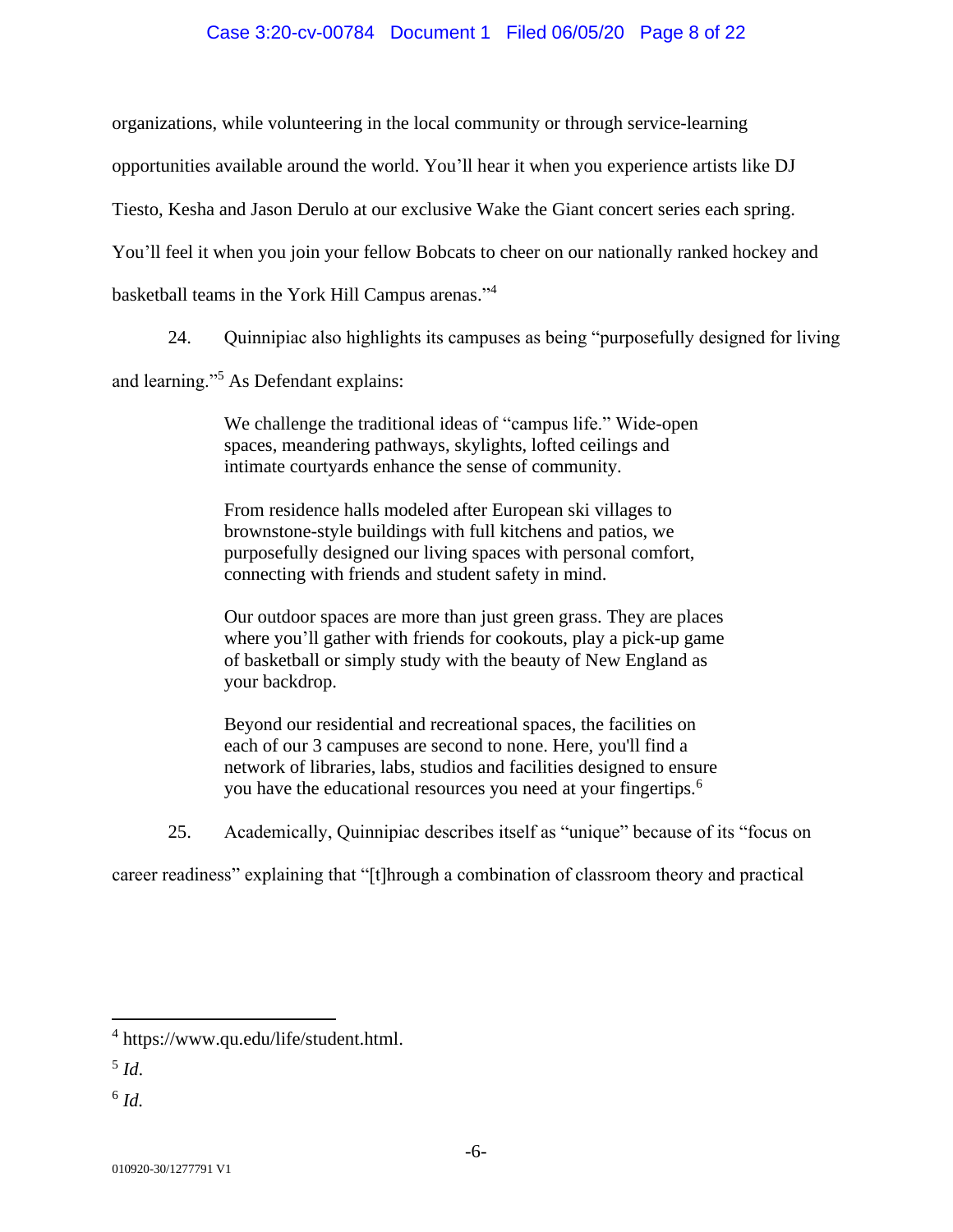#### Case 3:20-cv-00784 Document 1 Filed 06/05/20 Page 9 of 22

experience tailored to meet what the market demands, we expose you to the live-changing challenge of working and learning in the community and around the globe."<sup>7</sup>

26. To assist students on their path, Quinnipiac helps students "create a personalized roadmap, based on our proprietary advising model. . . . Your plan will include a combination of classroom and immersive experiential learning purposefully designed to transform you from a curious student to an extraordinarily well-prepared professional."<sup>8</sup>

27. And as Quinnipiac notes, "[a]cross our three campuses, you'll be surrounded by our state-of-the-art facilities and caring faculty, where you will experience living in the beauty and charm of southern New England."<sup>9</sup>

28. To obtain such educational opportunities and activities, Plaintiff and the Class Members pay, in whole or in part, significant tuition, fees, and/or room and board.

29. For the Spring 2020 term, Defendant assessed undergraduate students \$24,280 in full-time tuition (with the per-credit hour rate of \$1,075 per credit) along with a technology fee of \$720 per year. Defendant's undergraduate room and board fees ranged from \$14,360 to \$18,270 per year, while dining service levels ranges from \$1,685 to \$1,885 per semester. Likewise, Defendant assessed graduate students typically at \$1,055 per credit hour, along with a full-time technology fee of \$40 a credit (not to exceed \$360 per semester).

30. Such charges for study are significantly higher than online-only programs, including the certain programs that Defendant offers.

<sup>&</sup>lt;sup>7</sup> https://www.qu.edu/academics/a-quinnipiac-education.html.

<sup>8</sup> *Id.*

<sup>&</sup>lt;sup>9</sup> https://www.qu.edu.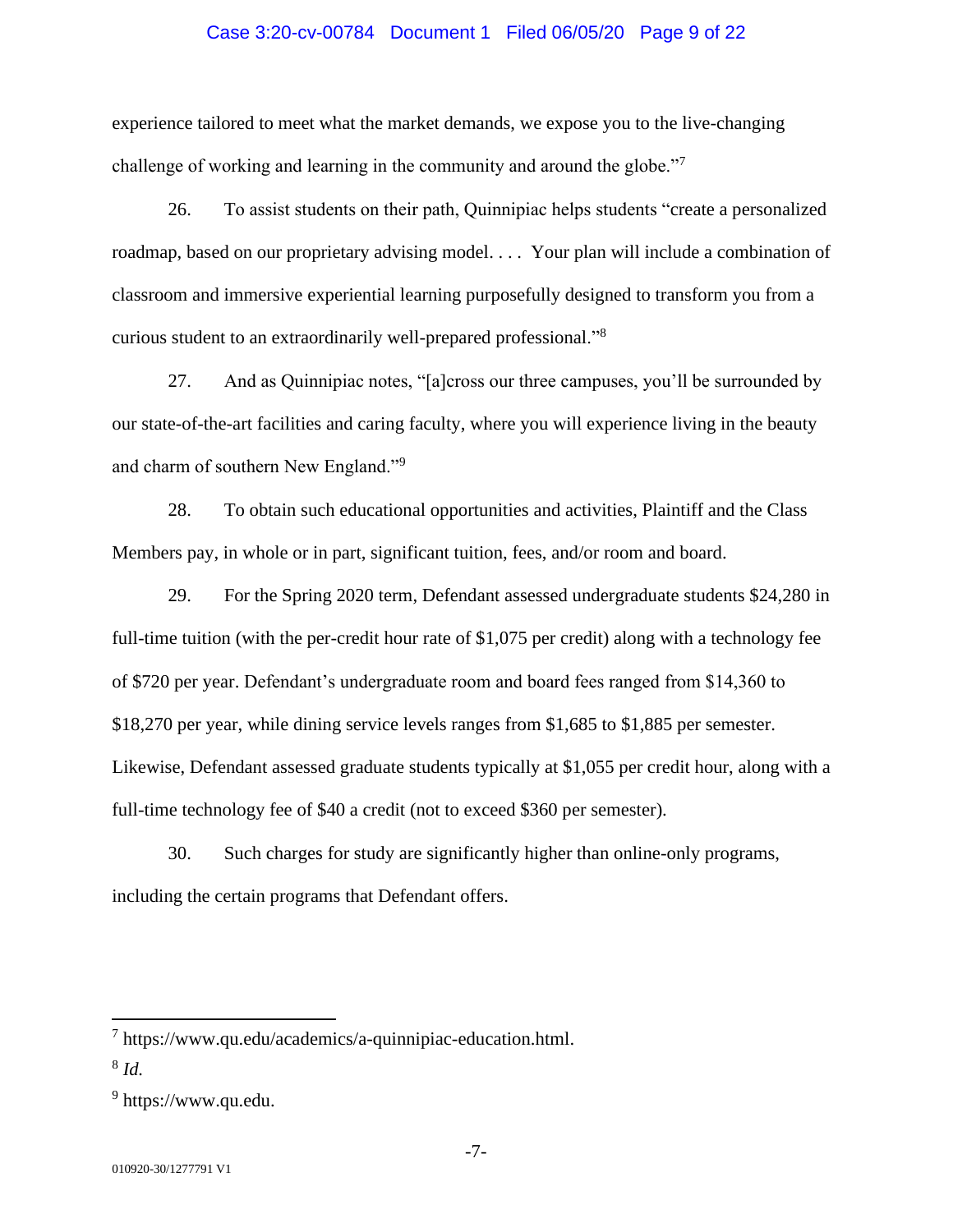#### Case 3:20-cv-00784 Document 1 Filed 06/05/20 Page 10 of 22

31. Schools delivering an online-only educational experience assess significantly discounted rates for delivering such educational services. For example, Western Governor's University charges a flat-rate tuition at \$3,370 per term while Southern New Hampshire University charges \$960 per course for online undergraduate programs and \$1,881 per course for online graduate programs.

32. As to Defendant, for the Spring 2020 term, Defendant also charged students less per credit hour for online courses. For example, Defendant charged students between \$515 and \$575 in tuition per credit for the undergraduate online degree programs that it offers. And for its graduate degree programs, Defendant's tuition ranged from \$705 to \$995 per credit hour.

#### **B. The Novel Coronavirus Shutdowns And Defendant's Campus Closure**

33. On December 31, 2019, governmental entities in Wuhan, China confirmed that health authorities were treating dozens of cases of a mysterious, pneumonia-like illness. Days later, researchers in China identified a new virus that had infected dozens of people in Asia, subsequently identified and referred to as the novel coronavirus, or COVID-19.

34. By January 21, 2020, officials in the United States were confirming the first known domestic infections of COVID-19.

35. Due to an influx of thousands of new cases in China, on January 30, 2020, the World Health Organization officially declared COVID-19 as a "public health emergency of international concern."

36. By March 11, 2020, the World Health Organization declared COVID-19 a pandemic.

37. Travel and assembly restrictions began domestically in the United States on March 16, 2020, with seven counties in the San Francisco, California area announcing shelter-inplace orders. Other states, counties, and municipalities have followed the shelter-in-place orders

-8-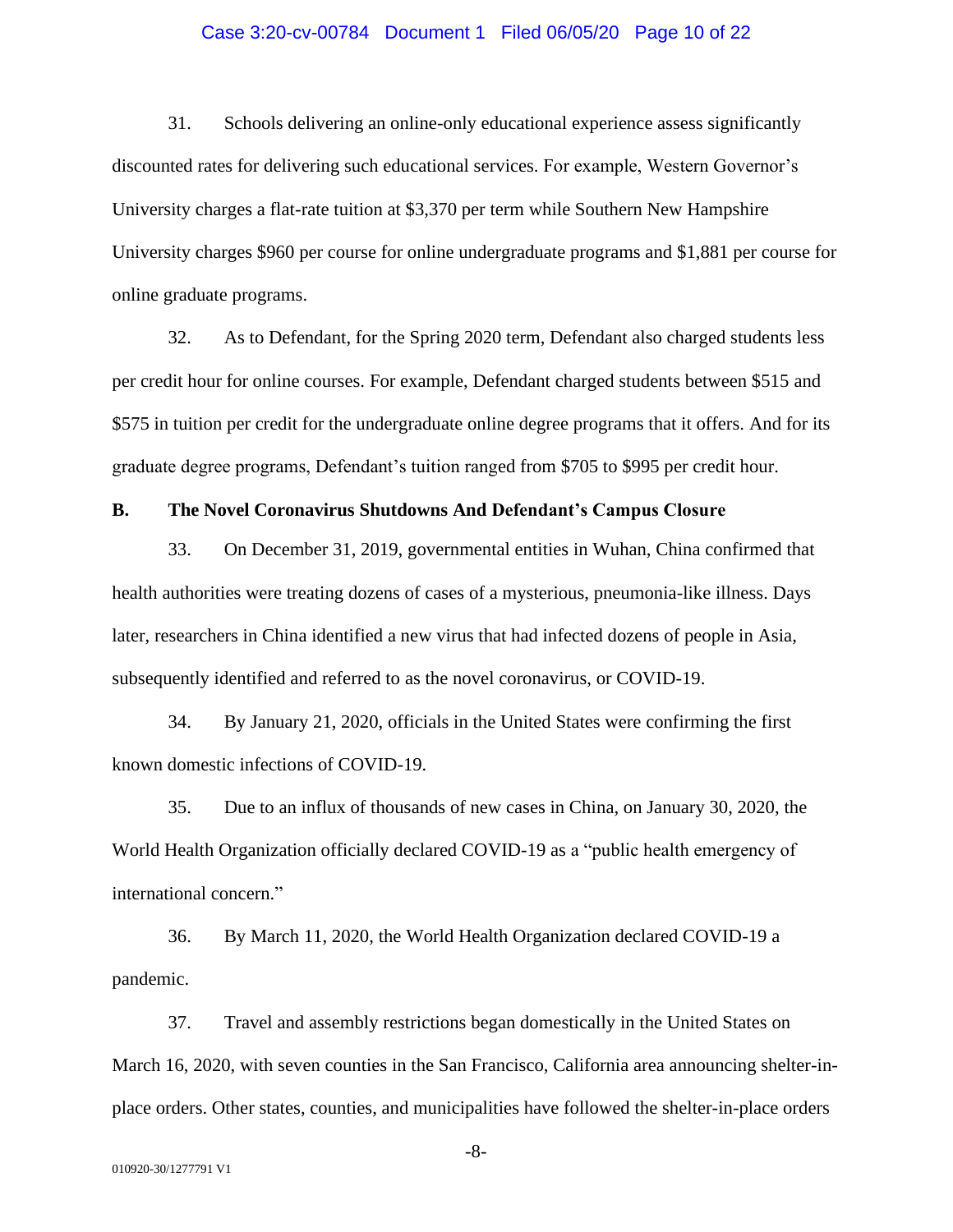#### Case 3:20-cv-00784 Document 1 Filed 06/05/20 Page 11 of 22

and as of April 6, 2020, 297 million people in at least 38 states, 48 counties, 14 cities, the District of Columbia, and Puerto Rico are being urged or directed to stay home.

38. On or about March 9, 2020, Defendant requested that its faculty analyze and outline "what it will take for you to deliver your courses and final exams online."<sup>10</sup>

39. On March 10, 2020, Defendant announced that "We will begin online delivery of classes on Wednesday, March 18, 2020" and that "[s]tudents will not return to campus until Sunday, March 22."<sup>11</sup>

40. On March 15, 2020 and effective March 16, 2020 until further notice, Defendant asked "all Quinnipiac employees who have the capability to perform their job duties remotely to shift to a work-from-home arrangement."<sup>12</sup>

41. Also on March 15, 2020, Defendant also announced the effective closure of the campus, directing that "[s]tudents will not return to campus after the extended spring break, and the remainder of the spring semester will be delivered online." Defendant also cancelled all university events and athletic programs. $13$ 

42. Notably, Defendant's decision to close its campus and move classes exclusively online occurred prior to the effective date of Connecticut's "Stay Safe, Stay At Home" order by Governor Ned Lamont, i.e., Monday, March 23, 2020 at 8:00 p.m.<sup>14</sup>

<sup>10</sup> https://www.qu.edu/today/coronavirus-update-03092020.html.

<sup>11</sup> https://www.qu.edu/today/coronavirus-community-update-03102020.html.

<sup>&</sup>lt;sup>12</sup> https://www.qu.edu/today/coronavirus-faculty-staff-update-03152020.html.

 $^{13}$  https://www.qu.edu/today/coronavirus-update-03152020.html.

<sup>&</sup>lt;sup>14</sup> https://portal.ct.gov/Office-of-the-Governor/News/Press-Releases/2020/03-2020/Governor-Lamont-Signs-Executive-Order-Asking-Connecticut-Businesses-and-Residents-Stay-Safe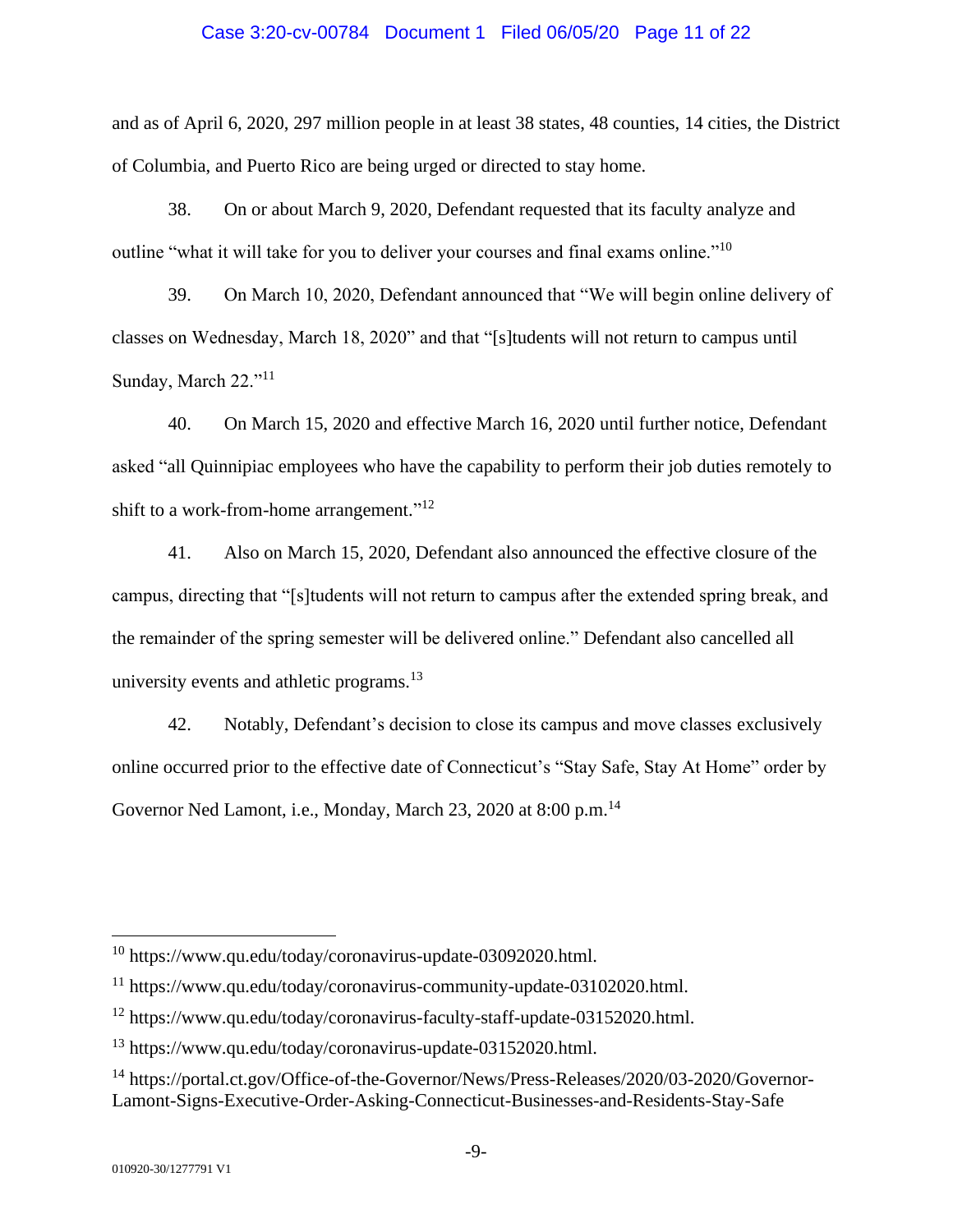#### Case 3:20-cv-00784 Document 1 Filed 06/05/20 Page 12 of 22

43. Though the reasons for such closures are justified, the fact remains that such closures and cancellations present significant loss to Plaintiff and the Class Members.

44. College students across the country have offered apt descriptions of the loss they have experienced as a result of the pandemic, highlighting the disparity between students' bargained for educational experience and the experience that colleges and universities, including Defendant, now provide.

45. For example, as reported in The Washington Post, one student "wonders why he and others . . . are not getting at least a partial tuition refund. Their education, as this school year ends in the shadow of a deadly pandemic, is nothing like the immersive academic and social experience students imagined when they enrolled. But tuition remains the same: \$27,675 per semester . . . 'Our faculty are doing a good job of working with us,' said Patel, 22, who is from New Jersey. 'But at the end of the day, it's not the same as in-person learning . . . It shouldn't just be a part of the business model where, no matter what happens, you have to pay the same amount. The cost needs to reflect some of the realities."<sup>15</sup>

46. As another example, as reflected in a Change.org petition, with nearly 5,000 supporters, students at another major university highlight the loss experienced by students: "As a result of the COVID-19 global pandemic crisis, Governor Pritzker has declared a state of emergency in Illinois. In response, Northwestern University made the sensible decision to offer all Spring 2020 courses online for the start of the quarter and will likely extend this to the rest of the quarter as the situation worsens. While this is certainly the right call to ensure the health and safety of all students, Northwestern's tuition and fees do not accurately reflect the value lost by

<sup>&</sup>lt;sup>15</sup> https://www.washingtonpost.com/education/2020/04/16/college-students-are-rebellingagainst-full-tuition-after-classes-move-online/.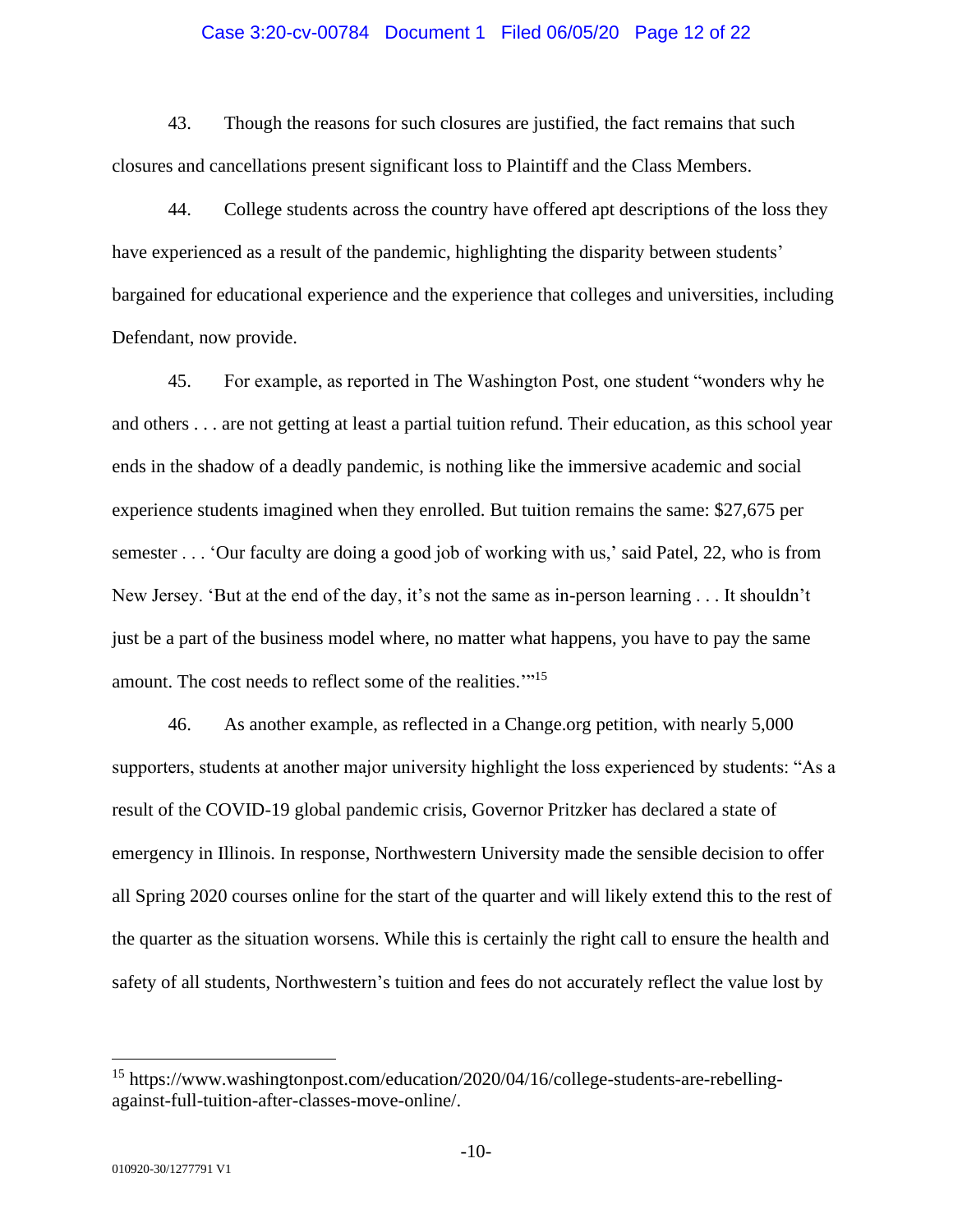#### Case 3:20-cv-00784 Document 1 Filed 06/05/20 Page 13 of 22

switching to online education for potentially an entire term. For the following reasons, we are seeking a partial refund of tuition and full refund of room and board for the Spring 2020 quarter. Since Northwestern is a top private university, the estimated annual cost of attendance of \$78,654 goes towards a comprehensive academic experience that cannot be fully replicated online. Due to the COVID-19 crisis, students paying for the Northwestern experience will no longer have access to invaluable face-to-face interaction with faculty, resources necessary for specific programs, and access to facilities that enable learning."<sup>16</sup>

47. Another university's student newspaper reflects another example: "At this time, most of the campus and dorms need not be rigorously maintained. No events will be held, nor speakers hosted. The world-class education that consists in having opportunities to work and interact with academics and peers (not to mention the vast numbers of innovators, creators, doctors, organizers, and more that congregate on our campus) will no longer be provided."<sup>17</sup>

#### **C. Defendant's Refusal To Issue Tuition And Fee Refunds**

48. Given Defendant's transition to online classes and COVID-19 concerns,

Defendant asked students to vacate student housing.

49. Defendant has refused to provide tuition or other fee refunds. Quinnipiac notes the following in COVID-19 FAQs on its webpage in response to the question "Will students receive refunds for tuition, housing and other costs?":

> The university has been focused on the health and education of our students and has not yet resolved the financial impact of this crisis. The university expects to be able to provide some level of refund for housing and meal plans for those graduating; for students not yet graduating the credit would be applied against next year's

<sup>&</sup>lt;sup>16</sup> https://www.change.org/p/northwestern-university-tuition-fees-reduction-for-spring-2020.

<sup>&</sup>lt;sup>17</sup> https://www.chicagomaroon.com/article/2020/3/19/uchicago-lower-tuition-spring-2020/.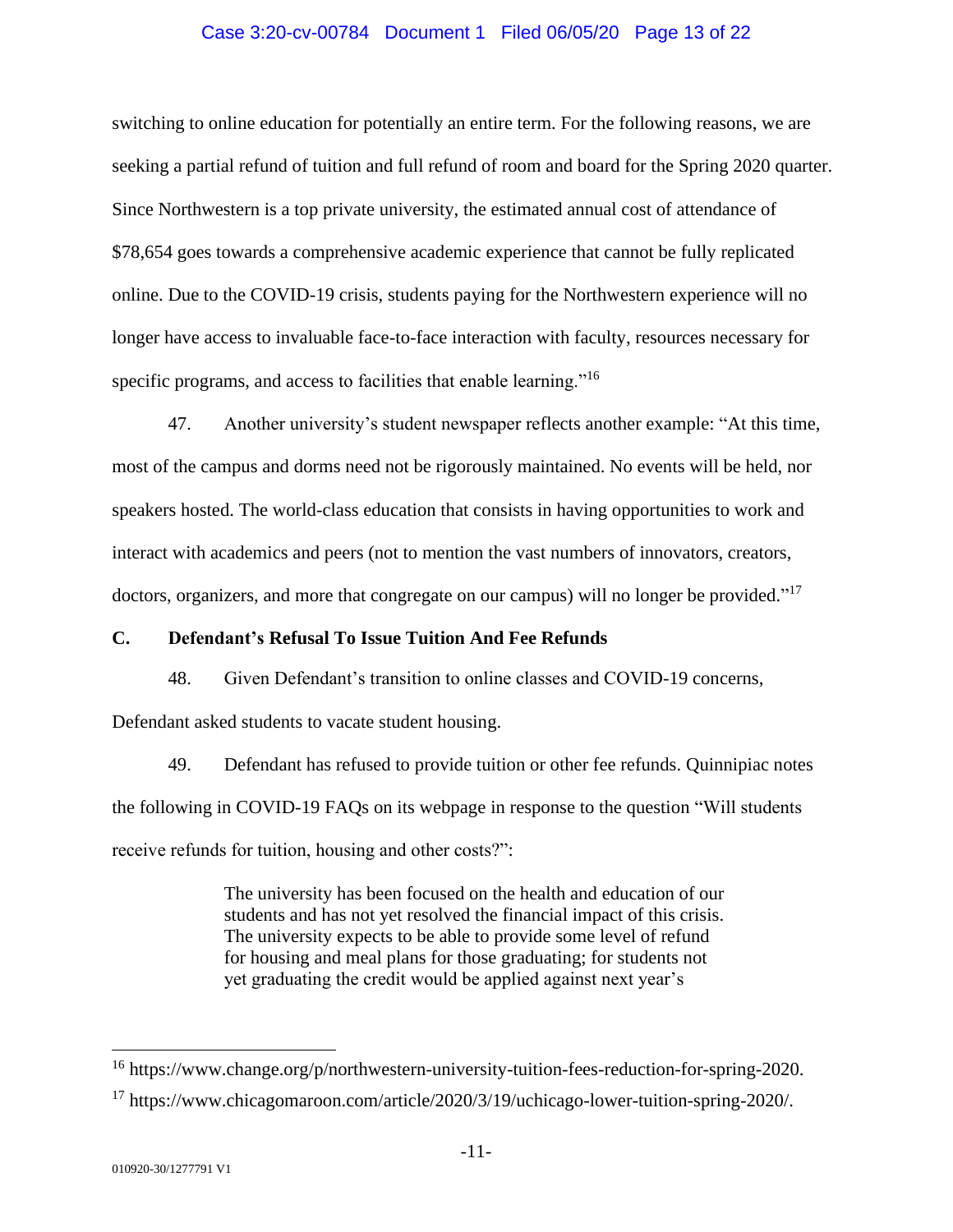costs. The university will provide further details in the coming weeks.<sup>18</sup>

50. On April 22, 2020, Defendant detailed the steps it would be taking to provide

housing and dining credits to returning students and refunds for departing students:

We know you have waited for answers on housing and dining credits. We have been working through the university's plan to address the \$40 million in costs associated with the coronavirus that we are facing. We appreciate your patience as we have moved to finalize the best approach to providing housing and dining credits.

Recognizing that our residence halls have been closed since March 15, students will receive credits for housing and dining based on housing type and the selected dining plan. If housing and/or dining were paid for by the university, those students will not be eligible for a credit.

\*\*\*

We will be crediting all unused spring meal points in full to returning students' Fall 2020 meal plans, and the points will be available to use throughout the 2020–21 academic year.

51. In contrast, Defendant has refused to give prorated tuition refunds or refunds for

fees paid for student services that students cannot use because those services were curtailed,

eliminated, or because the student followed the university's instruction to leave the campus and

return home.

# **V. CLASS ACTION ALLEGATIONS**

52. Plaintiff sues under Rule 23(a), (b)(2), and Rule 23(b)(3) of the Federal Rules of

Civil Procedure, on behalf of herself and a Class defined as follows:

All persons enrolled at Defendant for the Spring 2020 term who paid Defendant, in whole or in part, tuition, fees, and/or room and board for in-person instruction and use of campus facilities, but

<sup>18</sup> https://quinnipiac.helpsite.com/articles/50818-will-students-receive-refunds-for-tuitionhousing-and-other-costs.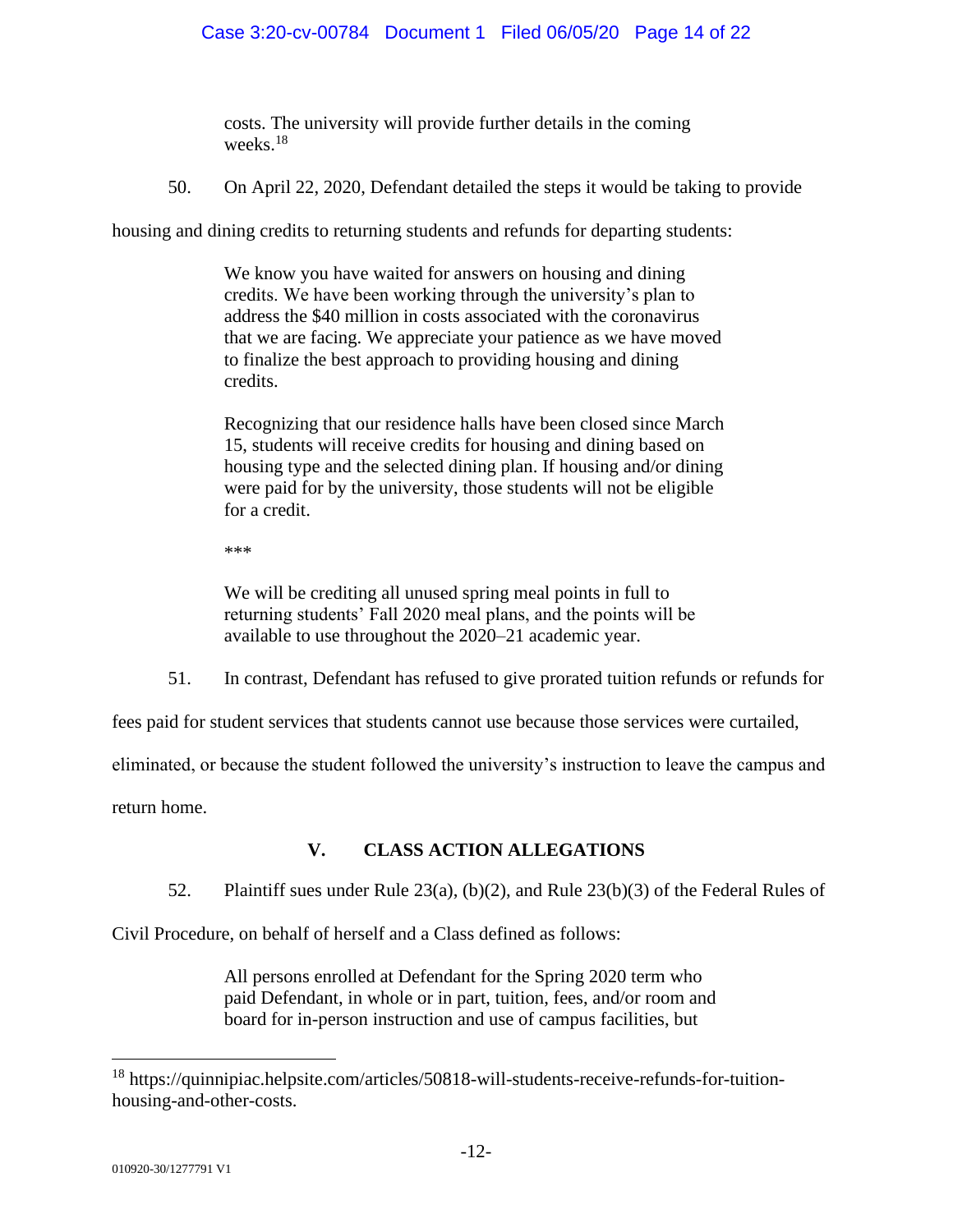#### Case 3:20-cv-00784 Document 1 Filed 06/05/20 Page 15 of 22

were denied use of and/or access to in-person instruction and/or campus facilities by Defendant.

Excluded from the Class is Defendant, any entity in which Defendant has a controlling interest, and Defendant's legal representatives, predecessors, successors, assigns, and employees. Further excluded from the Class is this Court and its employees. Plaintiff reserves the right to modify or amend the Class definition including through the creation of sub-classes if necessary, as appropriate, during this litigation.

53. The definition of the Class is unambiguous. Plaintiff is a member of the Class Plaintiff seeks to represent. Class Members can be notified of the class action through contact information and/or address lists maintained in the usual course of business by Defendant.

54. Per Rule 23(a)(1), Class Members are so numerous and geographically dispersed that their individual joinder of all Class Members is impracticable. The precise number of Class members is unknown to Plaintiff but may be ascertained from Defendant's records. However, given the thousands of students enrolled at Defendant in a given year, that number greatly exceeds the number to make joinder possible. Class Members may be notified of the pendency of this action by recognized, Court-approved notice dissemination methods, which may include U.S. Mail, electronic mail, Internet postings, and/or published notice.

55. Defendant has acted or refused to act on grounds generally applicable to Plaintiff and the Class Members, making appropriate final injunctive relief and declaratory relief regarding the Class under Rule 23(b)(2).

56. Consistent with Rule 23(a)(2), Defendant engaged in a common course of conduct giving rise to the legal rights sought to be enforced by the Class Members. Similar or identical legal violations are involved. Individual questions pale by comparison to the numerous common questions that predominate. The injuries sustained by the Class Members flow, in each instance,

-13-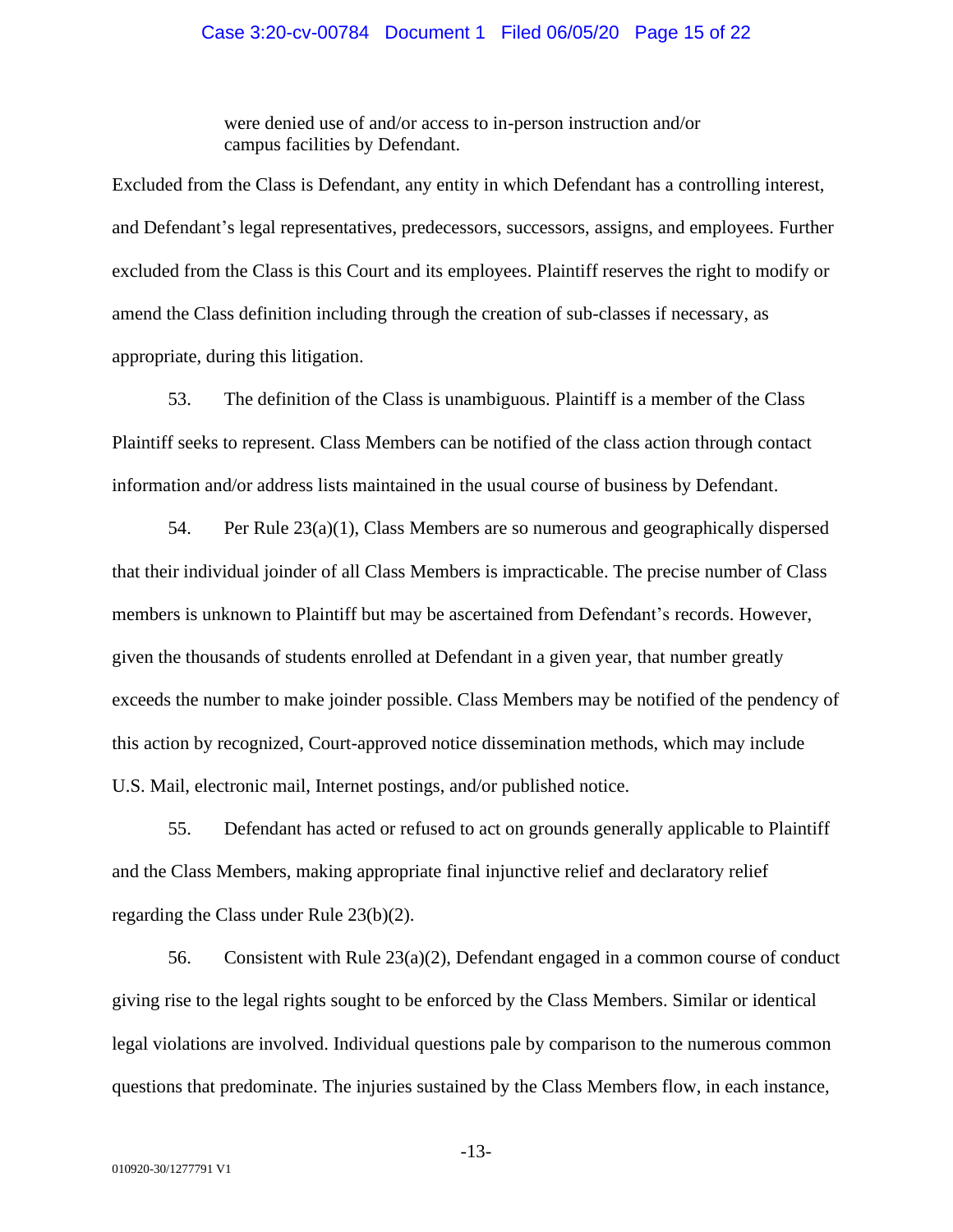#### Case 3:20-cv-00784 Document 1 Filed 06/05/20 Page 16 of 22

from a common nucleus of operative facts—Defendant's campus closure and student evictions, its complete transition to online classes, and Defendant's refusal to fully refund tuition, fees, and/or room and board.

57. Additionally, common questions of law and fact predominate over the questions affecting only individual Class Members under Rule 23(a)(2) and Rule 23(b)(3). Some of the common legal and factual questions include:

- a. Whether Defendant engaged in the conduct alleged;
- b. Whether Defendant has a policy and/or procedure of denying refunds, in whole or in part, to Plaintiff and the Class Members;
- c. Whether Defendant breached identical contracts with Plaintiff and the Class Members;
- d. Whether Defendant violated the common law of unjust enrichment;
- e. Whether Defendant converted Plaintiff and the Class Members refunds and/or rights to refunds; and
- f. The nature and extent of damages and other remedies to which the conduct of Defendant entitles the Class Members.

58. The Class Members have been damaged by Defendant through its practice of denying refunds to Class Members.

59. Plaintiff's claims are typical of the claims of the other Class Members under Rule 23(a)(3). Plaintiff is a student enrolled at Defendant in the Spring 2020 term. Like other Class Members, Plaintiff was instructed to leave Defendant's campus, forced to take online classes, and has been completely or partially denied a refund for tuition, fees, and/or room and board.

-14-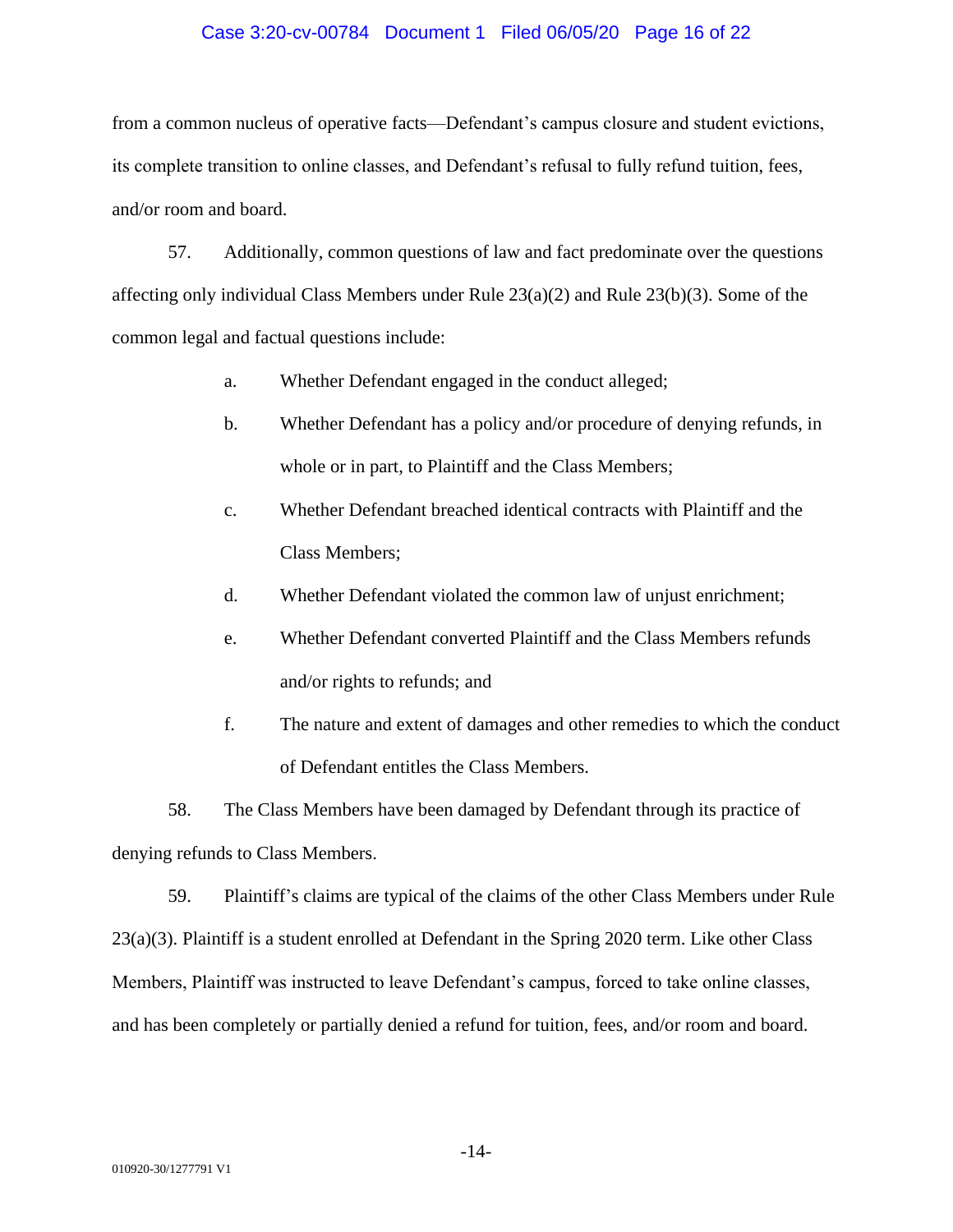#### Case 3:20-cv-00784 Document 1 Filed 06/05/20 Page 17 of 22

60. Plaintiff and Plaintiff's counsel will fairly and adequately protect the interests of the Class as required by Rule  $23(a)(4)$ . Plaintiff is familiar with the basic facts that form the bases of the Class Members' claims. Plaintiff's interests do not conflict with the interests of the other Class Members she seeks to represent. Plaintiff has retained counsel competent and experienced in class action litigation and intends to prosecute this action vigorously. Plaintiff's counsel has successfully prosecuted complex class actions, including consumer protection class actions. Plaintiff and Plaintiff's counsel will fairly and adequately protect the interests of the Class Members.

61. The class action device is superior to other available means for the fair and efficient adjudication of the claims of Plaintiff and the Class Members under Rule 23(b)(3). The relief sought per individual members of the Class is small given the burden and expense of individual prosecution of the potentially extensive litigation necessitated by the conduct of Defendant. It would be virtually impossible for the Class Members to seek redress individually. Even if the Class Members themselves could afford such individual litigation, the court system could not.

62. In addition under Rule  $23(b)(3)(A)$ , individual litigation of the legal and factual issues raised by the conduct of Defendant would increase delay and expense to all parties and to the court system. The class action device presents far fewer management difficulties and provides the benefits of a single, uniform adjudication, economies of scale, and comprehensive supervision by a single court.

63. Under Rule  $23(b)(3)(C)$ , it is desirable to concentrate the litigation of the claims of Plaintiff and the Class Members in this forum given that Defendant is located within this judicial district and discovery of relevant evidence will occur within this district.

-15-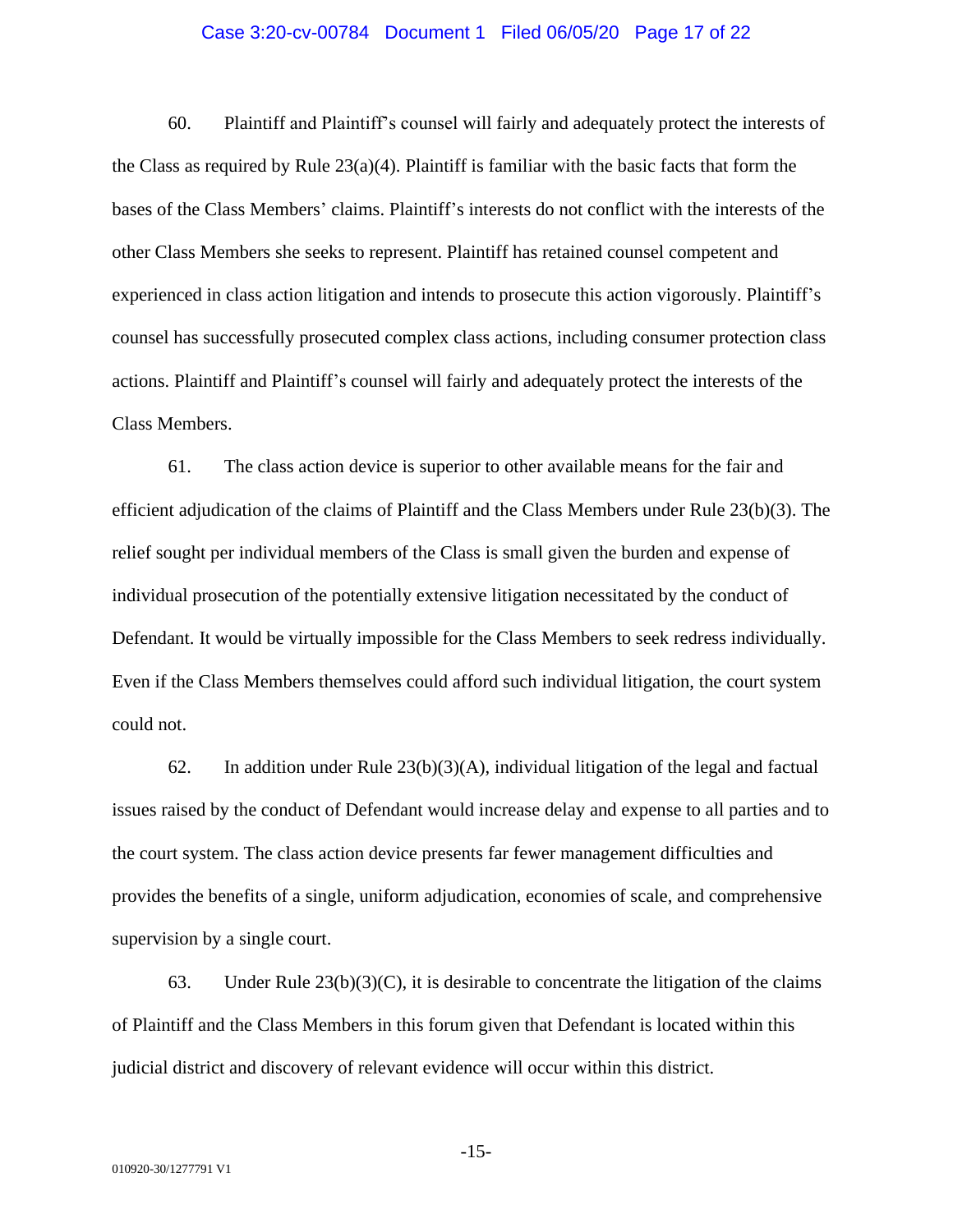#### Case 3:20-cv-00784 Document 1 Filed 06/05/20 Page 18 of 22

64. Given the similar nature of the Class Members' claims and the absence of material differences in the state statutes and common laws upon which the Class Members' claims are based, a nationwide Class will be easily managed by the Court and the parties per Rule 23(b)(3)(D).

#### **VI. CAUSES OF ACTION**

#### **COUNT I**

#### **BREACH OF CONTRACT**

65. Plaintiff restates and re-alleges, and incorporates herein by reference, the preceding paragraphs as if fully set forth herein.

66. Plaintiff and the Class Members entered into identical, binding contracts with Defendant.

67. Under their contracts with Defendant, Plaintiff and the members of the Class paid Defendant tuition, fees, and/or room and board charges for Defendant to provide in-person instruction, access to Defendant's facilities, and/or housing services.

68. Plaintiff and the Class Members have fulfilled all expectations, having paid Defendant for all Spring 2020 term financial assessments.

69. However, Defendant has breached such contracts, failed to provide those services and/or has not otherwise performed as required by the contract between Plaintiff and the Class Members and Defendant. Defendant has moved all classes to online classes, has restricted or eliminated Plaintiff and the Class Members' ability to access university facilities, and/or has evicted Plaintiff and the Class Members from campus housing. In doing so, Defendant has and continues to deprive Plaintiff and the Class Members from the benefit of their bargains with Defendant.

-16-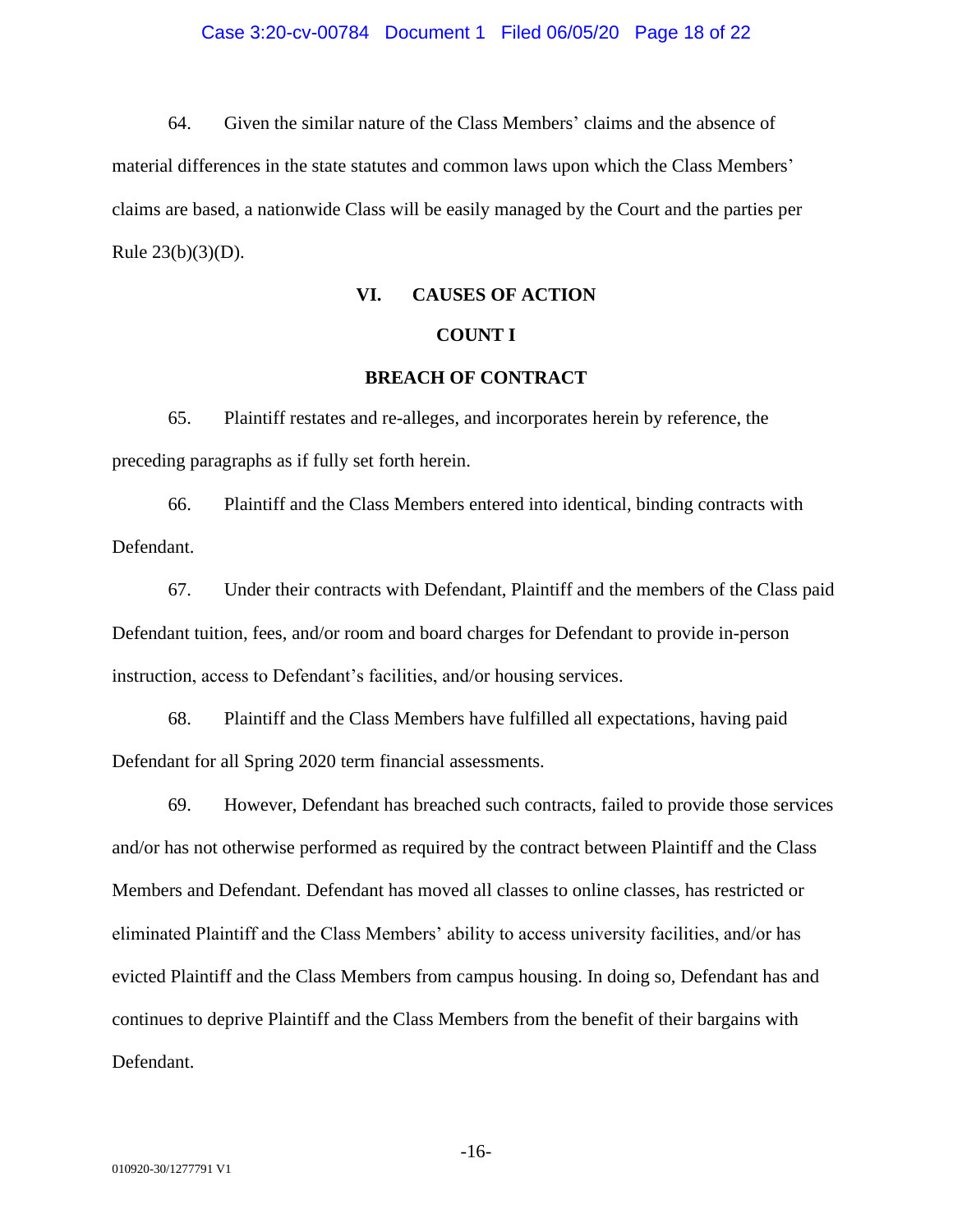#### Case 3:20-cv-00784 Document 1 Filed 06/05/20 Page 19 of 22

70. Plaintiff and the Class Members have been damaged as a direct and proximate result of Defendant's breach.

71. Plaintiff and members of the Class are entitled to damages, including but not limited to tuition refunds, fee refunds, and/or room and board refunds.

#### **COUNT II**

## **UNJUST ENRICHMENT**

72. Plaintiff restates and re-alleges, and incorporates herein by reference, the preceding paragraphs as if fully set forth herein.

73. At all times relevant hereto, Plaintiff and the Class Members directly conferred non-gratuitous benefits upon Defendant, *i.e.*, monetary payments for tuition, fees, and/or room and board, so that Plaintiff and the Class Members could avail themselves of in-person educational opportunities and utilize campus facilities, including campus dormitories.

74. Defendant knowingly accepted the benefits conferred upon it by Plaintiff and the Class Members.

75. Defendant appreciated or knew of the non-gratuitous benefits conferred upon it by Plaintiff and members of the Class.

76. Defendant accepted or retained the non-gratuitous benefits conferred by Plaintiff and members of the Class, with full knowledge and awareness that, because of Defendant's unjust and inequitable actions, Plaintiff and members of the Class are entitled to refunds for tuition, fees, and/or room and board.

77. Retaining the non-gratuitous benefits conferred upon Defendant by Plaintiff and members of the Class under these circumstances made Defendant's retention of the nongratuitous benefits unjust and inequitable.

-17-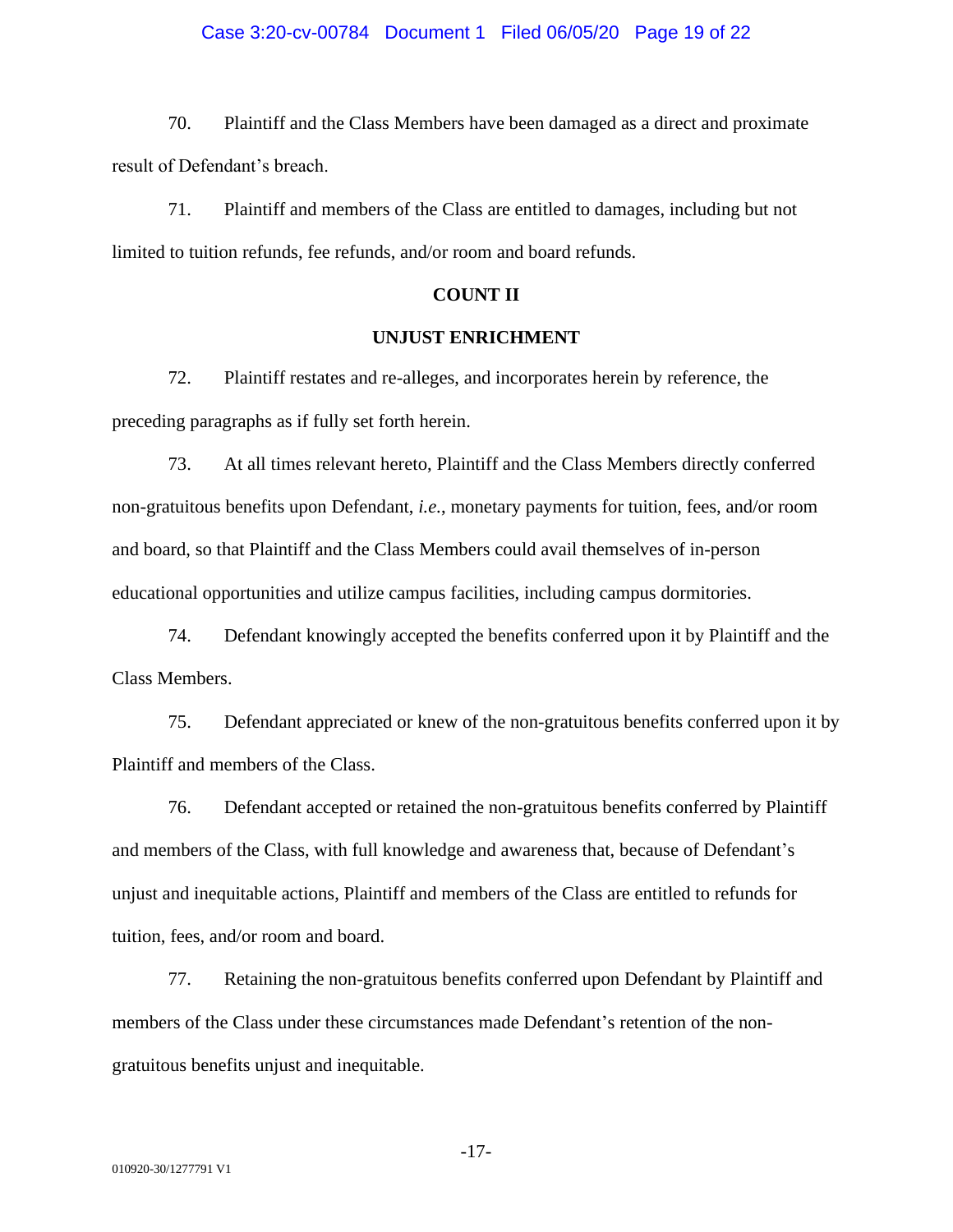#### Case 3:20-cv-00784 Document 1 Filed 06/05/20 Page 20 of 22

78. Because Defendant's retention of the non-gratuitous benefits conferred by

Plaintiff and members of the Class is unjust and inequitable, Plaintiff and members of the Class are entitled to, and seek disgorgement and restitution of, the benefits unjustly retained, whether in whole or in part, including through refunds for tuition, fees, and/or room and board.

#### **COUNT III**

#### **CONVERSION**

79. Plaintiff restates and re-alleges, and incorporates herein by reference, the preceding paragraphs as if fully set forth herein.

80. Plaintiff and the other members of the Class have an undisputed right to receive educational services, activities, and access to Defendant's facilities for the Spring 2020 term. Plaintiff and the Class Members obtained such rights by paying Defendant tuition, fees, and/or room and board and by otherwise remaining in good standing with Defendant.

81. Prior to or by the start of the Spring 2020 term, Plaintiff and the members of the Class paid and/or agreed to pay Defendant for services to be provided at a later date. These funds are held for services to be provided at a later date.

82. Defendant wrongfully exercised control over and/or intentionally interfered with the rights of Plaintiff and members of the Class by effectively closing its campus to in-person education and switching to an online-only format, discontinuing paid-for services, and evicting students from campus housing.

83. All the while, Defendant has unlawfully retained the monies Plaintiff and the Class Members paid Defendant, and continues to hold such monies without providing the agreed-upon services, as well as barred Plaintiff from Defendant's facilities.

84. Defendant deprived Plaintiff and the other Class Members of the rights and benefits for which they paid Defendant tuition, fees, and/or room and board.

-18-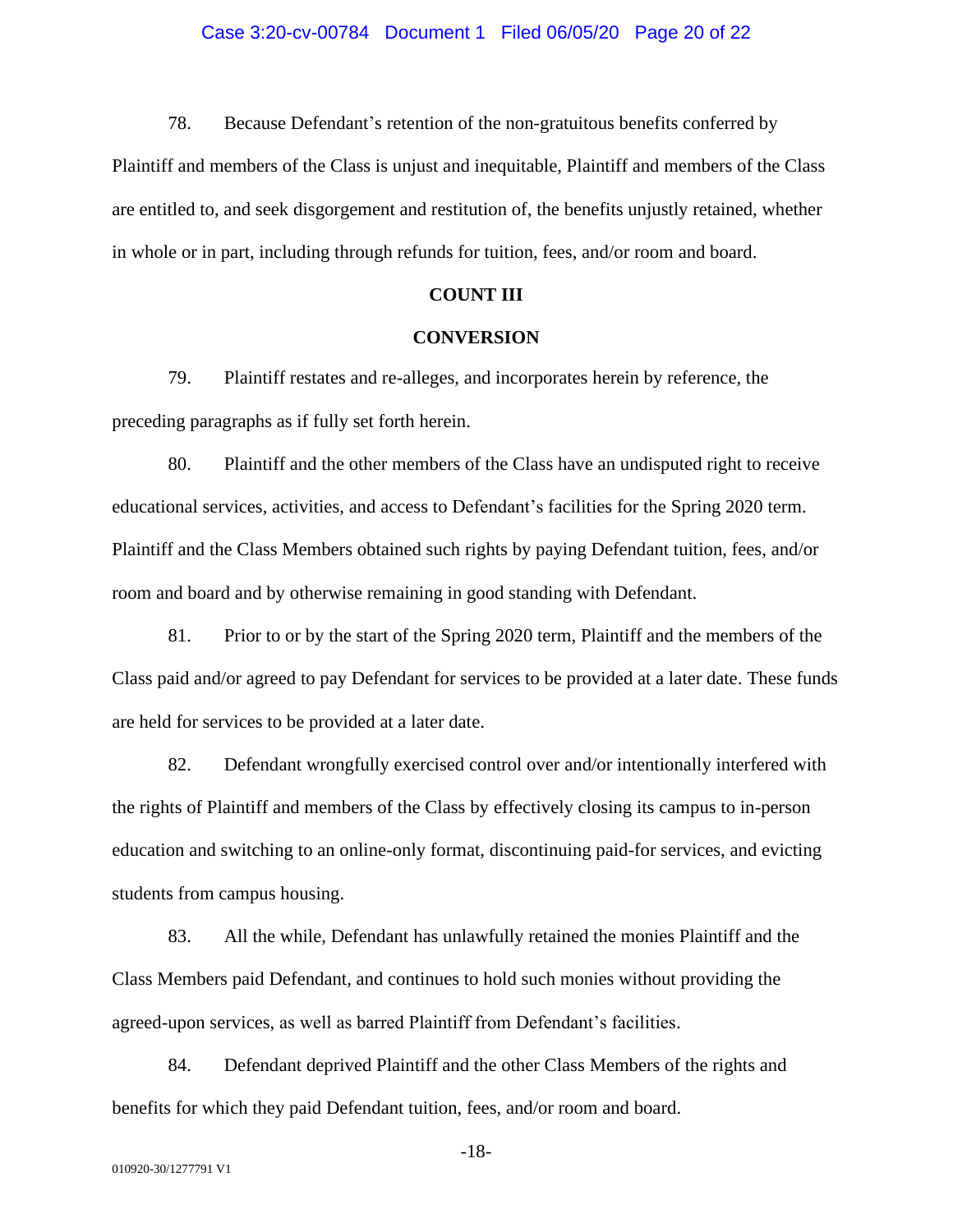#### Case 3:20-cv-00784 Document 1 Filed 06/05/20 Page 21 of 22

85. Plaintiff and/or Class Members have requested and/or demanded that Defendant issue refunds.

86. Defendant's interference with the rights and services for which Plaintiff and members of the Class paid damaged Plaintiff and the members of the Class, in that they paid for rights, benefits, services, and/or facility access, but Defendant has deprived Plaintiff and members of the Class of their rights, benefits, services, and/or facility access.

#### **PRAYER FOR RELIEF**

WHEREFORE, Plaintiff and Class Members request that the Court enter an order or judgment against Defendant including:

A. Certification of the action as a Class Action under Rules 23(b)(2) and 23(b)(3) of the Federal Rules of Civil Procedure, and appointment of Plaintiff as Class Representative and her counsel of record as Class Counsel;

B. Damages in the amount of unrefunded tuition, fees, and/or room and board;

C. Actual damages and all such other relief as provided under the law;

D. Pre-judgment and post-judgment interest on such monetary relief;

E. Other appropriate injunctive relief as permitted by law or equity, including an order enjoining Defendant from retaining refunds for tuition, fees, and/or room and board;

F. The costs of bringing this suit, including reasonable attorney's fees; and

G. All other relief to which Plaintiff and members of the Class may be entitled by law or in equity.

#### **JURY DEMAND**

Plaintiff demands trial by jury on her own behalf and on behalf of Class Members.

Dated: June 4, 2020 Respectfully submitted,

By: */s Craig A. Raabe*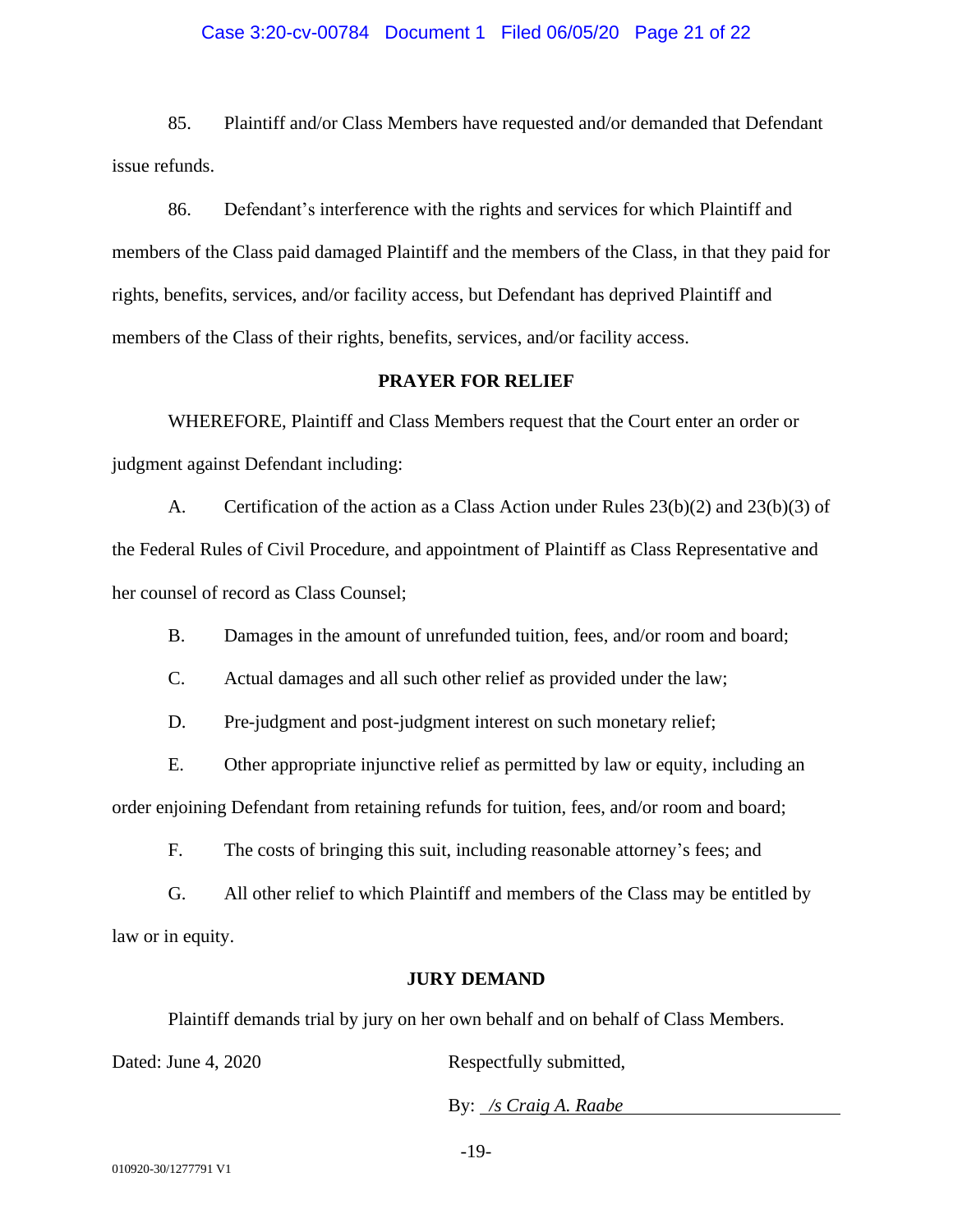Craig A. Raabe (ct04116) IZARD KINDALL & RAABE, LLP 29 South Main Street, Suite 305 West Hartford, CT 06107 T: (860) 493-6292 F: (860) 493-6290 craabe@ikrlaw.com

Steve W. Berman (*Pro Hac Vice* Forthcoming) HAGENS BERMAN SOBOL SHAPIRO LLP 1301 Second Avenue, Suite 2000 Seattle, WA 98101 (206) 623-7292 steve@hbsslaw.com

Daniel J. Kurowski (*Pro Hac Vice* Forthcoming) Whitney K. Siehl (*Pro Hac Vice* Forthcoming) HAGENS BERMAN SOBOL SHAPIRO LLP 455 N. Cityfront Plaza Dr., Suite 2410 Chicago, IL 60611 (708) 628-4949 dank@hbsslaw.com whitneys@hbsslaw.com

*Attorneys for Plaintiff, individually and on behalf of all others similarly situated*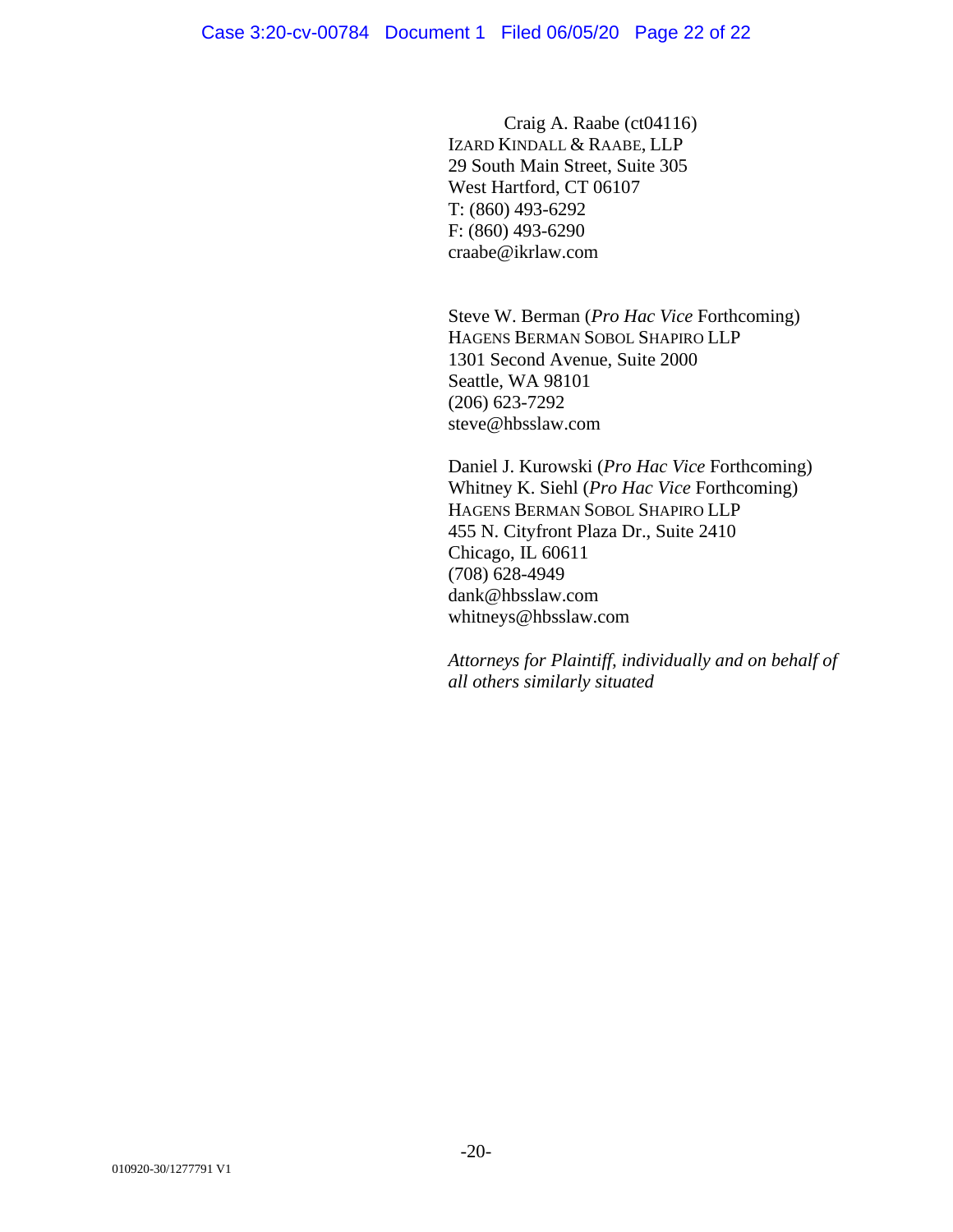# IS 44 (Rev. 09/19) **Case 3:20-cv-00784 PPCLIPOVER<sup>1</sup>SHEEF** 06/05/20 Page 1 of 2

The JS 44 civil cover sheet and the information contained herein neither replace nor supplement the filing and service of pleadings or other papers as required by law, except as provided by local rules of court. This form,

| I. (a) PLAINTIFFS                                                                                                                                                                                                                                                                                                                                                                                                                                                                                                                                                                                                                                  |                                                                                                                                                                                                                                                                                                                                                                                                                                                                                                                                                                                                                                      |                                                                                                                                                                                                                                                                                                                                                                                                                                                                                                                                                                                                                                                                                                                     |                                                                                                                                                                            | <b>DEFENDANTS</b>                                                                                                                                                                                                                                                                                                                                                                                                   |                                                                                                                                                                                        |                                                                                                                                                                                                                                                                                                      |                                                                                                                                                                                                                                                                                                                                                                                                                                                                                                                                                                                                                                       |                                                                                                     |          |
|----------------------------------------------------------------------------------------------------------------------------------------------------------------------------------------------------------------------------------------------------------------------------------------------------------------------------------------------------------------------------------------------------------------------------------------------------------------------------------------------------------------------------------------------------------------------------------------------------------------------------------------------------|--------------------------------------------------------------------------------------------------------------------------------------------------------------------------------------------------------------------------------------------------------------------------------------------------------------------------------------------------------------------------------------------------------------------------------------------------------------------------------------------------------------------------------------------------------------------------------------------------------------------------------------|---------------------------------------------------------------------------------------------------------------------------------------------------------------------------------------------------------------------------------------------------------------------------------------------------------------------------------------------------------------------------------------------------------------------------------------------------------------------------------------------------------------------------------------------------------------------------------------------------------------------------------------------------------------------------------------------------------------------|----------------------------------------------------------------------------------------------------------------------------------------------------------------------------|---------------------------------------------------------------------------------------------------------------------------------------------------------------------------------------------------------------------------------------------------------------------------------------------------------------------------------------------------------------------------------------------------------------------|----------------------------------------------------------------------------------------------------------------------------------------------------------------------------------------|------------------------------------------------------------------------------------------------------------------------------------------------------------------------------------------------------------------------------------------------------------------------------------------------------|---------------------------------------------------------------------------------------------------------------------------------------------------------------------------------------------------------------------------------------------------------------------------------------------------------------------------------------------------------------------------------------------------------------------------------------------------------------------------------------------------------------------------------------------------------------------------------------------------------------------------------------|-----------------------------------------------------------------------------------------------------|----------|
| Zoey Metzner, individually and on behalf of all others similarly situated                                                                                                                                                                                                                                                                                                                                                                                                                                                                                                                                                                          |                                                                                                                                                                                                                                                                                                                                                                                                                                                                                                                                                                                                                                      |                                                                                                                                                                                                                                                                                                                                                                                                                                                                                                                                                                                                                                                                                                                     | <b>Quinnipiac University</b>                                                                                                                                               |                                                                                                                                                                                                                                                                                                                                                                                                                     |                                                                                                                                                                                        |                                                                                                                                                                                                                                                                                                      |                                                                                                                                                                                                                                                                                                                                                                                                                                                                                                                                                                                                                                       |                                                                                                     |          |
| (b) County of Residence of First Listed Plaintiff                                                                                                                                                                                                                                                                                                                                                                                                                                                                                                                                                                                                  | Essex County, MA<br>(EXCEPT IN U.S. PLAINTIFF CASES)                                                                                                                                                                                                                                                                                                                                                                                                                                                                                                                                                                                 |                                                                                                                                                                                                                                                                                                                                                                                                                                                                                                                                                                                                                                                                                                                     | County of Residence of First Listed Defendant<br>(IN U.S. PLAINTIFF CASES ONLY)<br>IN LAND CONDEMNATION CASES, USE THE LOCATION OF<br>NOTE:<br>THE TRACT OF LAND INVOLVED. |                                                                                                                                                                                                                                                                                                                                                                                                                     |                                                                                                                                                                                        |                                                                                                                                                                                                                                                                                                      |                                                                                                                                                                                                                                                                                                                                                                                                                                                                                                                                                                                                                                       |                                                                                                     |          |
| (c) Attorneys (Firm Name, Address, and Telephone Number)<br>Izard Kindall & Raabe LLP                                                                                                                                                                                                                                                                                                                                                                                                                                                                                                                                                              |                                                                                                                                                                                                                                                                                                                                                                                                                                                                                                                                                                                                                                      | Attorneys (If Known)                                                                                                                                                                                                                                                                                                                                                                                                                                                                                                                                                                                                                                                                                                |                                                                                                                                                                            |                                                                                                                                                                                                                                                                                                                                                                                                                     |                                                                                                                                                                                        |                                                                                                                                                                                                                                                                                                      |                                                                                                                                                                                                                                                                                                                                                                                                                                                                                                                                                                                                                                       |                                                                                                     |          |
| $T: (860)$ 493-6292                                                                                                                                                                                                                                                                                                                                                                                                                                                                                                                                                                                                                                | 29 South Main Street, Suite 305, West Hartford, CT 06107                                                                                                                                                                                                                                                                                                                                                                                                                                                                                                                                                                             |                                                                                                                                                                                                                                                                                                                                                                                                                                                                                                                                                                                                                                                                                                                     |                                                                                                                                                                            |                                                                                                                                                                                                                                                                                                                                                                                                                     |                                                                                                                                                                                        |                                                                                                                                                                                                                                                                                                      |                                                                                                                                                                                                                                                                                                                                                                                                                                                                                                                                                                                                                                       |                                                                                                     |          |
| <b>II. BASIS OF JURISDICTION</b> (Place an "X" in One Box Only)                                                                                                                                                                                                                                                                                                                                                                                                                                                                                                                                                                                    |                                                                                                                                                                                                                                                                                                                                                                                                                                                                                                                                                                                                                                      |                                                                                                                                                                                                                                                                                                                                                                                                                                                                                                                                                                                                                                                                                                                     | III. CITIZENSHIP OF PRINCIPAL PARTIES (Place an "X" in One Box for Plaintiff                                                                                               |                                                                                                                                                                                                                                                                                                                                                                                                                     |                                                                                                                                                                                        |                                                                                                                                                                                                                                                                                                      |                                                                                                                                                                                                                                                                                                                                                                                                                                                                                                                                                                                                                                       |                                                                                                     |          |
| $\Box$ 1 U.S. Government<br>Plaintiff                                                                                                                                                                                                                                                                                                                                                                                                                                                                                                                                                                                                              | (U.S. Government Not a Party)                                                                                                                                                                                                                                                                                                                                                                                                                                                                                                                                                                                                        | and One Box for Defendant)<br>(For Diversity Cases Only)<br><b>DEF</b><br><b>PTF</b><br><b>PTF</b><br>Citizen of This State<br>$\Box$ 1<br>$\Box$ 1 Incorporated or Principal Place<br>$\Box$ 4<br>of Business In This State                                                                                                                                                                                                                                                                                                                                                                                                                                                                                        |                                                                                                                                                                            |                                                                                                                                                                                                                                                                                                                                                                                                                     |                                                                                                                                                                                        |                                                                                                                                                                                                                                                                                                      | DEF<br>$\mathbf{X}$ 4                                                                                                                                                                                                                                                                                                                                                                                                                                                                                                                                                                                                                 |                                                                                                     |          |
| $\Box$ 2 U.S. Government<br>Defendant                                                                                                                                                                                                                                                                                                                                                                                                                                                                                                                                                                                                              | $\mathbf{\times}$ 4 Diversity                                                                                                                                                                                                                                                                                                                                                                                                                                                                                                                                                                                                        | (Indicate Citizenship of Parties in Item III)                                                                                                                                                                                                                                                                                                                                                                                                                                                                                                                                                                                                                                                                       |                                                                                                                                                                            | $\mathbf{\times} 2$<br>Citizen of Another State<br>$\Box$ 2 Incorporated <i>and</i> Principal Place<br>$\Box$ 5<br>of Business In Another State                                                                                                                                                                                                                                                                     |                                                                                                                                                                                        |                                                                                                                                                                                                                                                                                                      |                                                                                                                                                                                                                                                                                                                                                                                                                                                                                                                                                                                                                                       | $\square$ 5                                                                                         |          |
|                                                                                                                                                                                                                                                                                                                                                                                                                                                                                                                                                                                                                                                    |                                                                                                                                                                                                                                                                                                                                                                                                                                                                                                                                                                                                                                      |                                                                                                                                                                                                                                                                                                                                                                                                                                                                                                                                                                                                                                                                                                                     |                                                                                                                                                                            | Citizen or Subject of a<br>Foreign Country                                                                                                                                                                                                                                                                                                                                                                          | $\Box$ 3                                                                                                                                                                               | $\Box$ 3 Foreign Nation                                                                                                                                                                                                                                                                              |                                                                                                                                                                                                                                                                                                                                                                                                                                                                                                                                                                                                                                       | $\Box$ 6                                                                                            | $\Box$ 6 |
| <b>IV. NATURE OF SUIT</b> (Place an "X" in One Box Only)<br><b>CONTRACT</b>                                                                                                                                                                                                                                                                                                                                                                                                                                                                                                                                                                        |                                                                                                                                                                                                                                                                                                                                                                                                                                                                                                                                                                                                                                      | <b>TORTS</b>                                                                                                                                                                                                                                                                                                                                                                                                                                                                                                                                                                                                                                                                                                        |                                                                                                                                                                            | <b>FORFEITURE/PENALTY</b>                                                                                                                                                                                                                                                                                                                                                                                           |                                                                                                                                                                                        | Click here for: Nature of Suit Code Descriptions.<br><b>BANKRUPTCY</b>                                                                                                                                                                                                                               |                                                                                                                                                                                                                                                                                                                                                                                                                                                                                                                                                                                                                                       | <b>OTHER STATUTES</b>                                                                               |          |
| $\Box$ 110 Insurance<br>$\Box$ 120 Marine<br>$\Box$ 130 Miller Act<br>$\Box$ 140 Negotiable Instrument<br>$\Box$ 150 Recovery of Overpayment<br>& Enforcement of Judgment<br>151 Medicare Act<br>152 Recovery of Defaulted<br><b>Student Loans</b><br>(Excludes Veterans)<br>$\Box$ 153 Recovery of Overpayment<br>of Veteran's Benefits<br>160 Stockholders' Suits<br>X 190 Other Contract<br>□ 195 Contract Product Liability<br>$\Box$ 196 Franchise<br><b>REAL PROPERTY</b><br>210 Land Condemnation<br>220 Foreclosure<br>$\Box$ 230 Rent Lease & Ejectment<br>240 Torts to Land<br>245 Tort Product Liability<br>290 All Other Real Property | PERSONAL INJURY<br>$\Box$ 310 Airplane<br>□ 315 Airplane Product<br>Liability<br>□ 320 Assault, Libel &<br>Slander<br>□ 330 Federal Employers'<br>Liability<br>□ 340 Marine<br>345 Marine Product<br>Liability<br>7 350 Motor Vehicle<br>□ 355 Motor Vehicle<br>Product Liability<br>360 Other Personal<br>Injury<br>362 Personal Injury -<br>Medical Malpractice<br><b>CIVIL RIGHTS</b><br>$\Box$ 440 Other Civil Rights<br>$\Box$ 441 Voting<br>$\square$ 442 Employment<br>$\Box$ 443 Housing/<br>Accommodations<br>$\square$ 445 Amer. w/Disabilities<br>Employment<br>$\Box$ 446 Amer. w/Disabilities<br>Other<br>448 Education | PERSONAL INJURY<br>$\Box$ 365 Personal Injury -<br>Product Liability<br>367 Health Care/<br>Pharmaceutical<br>Personal Injury<br>Product Liability<br><b>1</b> 368 Asbestos Personal<br><b>Injury Product</b><br>Liability<br>PERSONAL PROPERTY<br>□ 370 Other Fraud<br>$\Box$ 371 Truth in Lending<br>380 Other Personal<br><b>Property Damage</b><br>□ 385 Property Damage<br>Product Liability<br><b>PRISONER PETITIONS</b><br><b>Habeas Corpus:</b><br>463 Alien Detainee<br>$\Box$ 510 Motions to Vacate<br>Sentence<br>□ 530 General<br>535 Death Penalty<br>Other:<br>$\Box$ 540 Mandamus & Other<br>$\Box$ 550 Civil Rights<br>555 Prison Condition<br>560 Civil Detainee -<br>Conditions of<br>Confinement |                                                                                                                                                                            | □ 625 Drug Related Seizure<br>of Property 21 USC 881<br>$\Box$ 690 Other<br><b>LABOR</b><br>710 Fair Labor Standards<br>Act<br>720 Labor/Management<br>Relations<br>740 Railway Labor Act<br>751 Family and Medical<br>Leave Act<br>790 Other Labor Litigation<br>791 Employee Retirement<br>Income Security Act<br><b>IMMIGRATION</b><br>462 Naturalization Application<br>$\Box$ 465 Other Immigration<br>Actions | 1 423 Withdrawal<br>□ 820 Copyrights<br>□ 830 Patent<br>□ 840 Trademark<br>$\Box$ 861 HIA (1395ff)<br><b>1</b> 862 Black Lung (923)<br>□ 864 SSID Title XVI<br>$\Box$ 865 RSI (405(g)) | 158 422 Appeal 28 USC 158<br>28 USC 157<br><b>PROPERTY RIGHTS</b><br>335 Patent - Abbreviated<br>New Drug Application<br><b>SOCIAL SECURITY</b><br>$\Box$ 863 DIWC/DIWW (405(g))<br><b>FEDERAL TAX SUITS</b><br>□ 870 Taxes (U.S. Plaintiff<br>or Defendant)<br>□ 871 IRS-Third Party<br>26 USC 7609 | 375 False Claims Act<br>376 Qui Tam (31 USC<br>3729(a)<br>$\Box$ 400 State Reapportionment<br>$\Box$ 410 Antitrust<br>$\Box$ 430 Banks and Banking<br>$\Box$ 450 Commerce<br>$\Box$ 460 Deportation<br>□ 470 Racketeer Influenced and<br>480 Consumer Credit<br>485 Telephone Consumer<br>Protection Act<br>$\Box$ 490 Cable/Sat TV<br>□ 850 Securities/Commodities/<br>Exchange<br>□ 890 Other Statutory Actions<br>□ 891 Agricultural Acts<br>□ 893 Environmental Matters<br>□ 895 Freedom of Information<br>Act<br>□ 896 Arbitration<br>□ 899 Administrative Procedure<br>$\Box$ 950 Constitutionality of<br><b>State Statutes</b> | Corrupt Organizations<br>(15 USC 1681 or 1692)<br>Act/Review or Appeal of<br><b>Agency Decision</b> |          |
| <b>V. ORIGIN</b> (Place an "X" in One Box Only)<br>$\mathbf{X}$ 1 Original<br>Proceeding                                                                                                                                                                                                                                                                                                                                                                                                                                                                                                                                                           | $\Box$ 2 Removed from<br>$\Box$ 3<br><b>State Court</b>                                                                                                                                                                                                                                                                                                                                                                                                                                                                                                                                                                              | Remanded from<br>Appellate Court                                                                                                                                                                                                                                                                                                                                                                                                                                                                                                                                                                                                                                                                                    | $\Box$ 4 Reinstated or                                                                                                                                                     | $\Box$ 5<br>Reopened                                                                                                                                                                                                                                                                                                                                                                                                | Transferred from<br>Another District                                                                                                                                                   | Multidistrict<br>$\Box$ 6<br>Litigation -                                                                                                                                                                                                                                                            |                                                                                                                                                                                                                                                                                                                                                                                                                                                                                                                                                                                                                                       | $\Box$ 8 Multidistrict<br>Litigation -                                                              |          |
| VI. CAUSE OF ACTION                                                                                                                                                                                                                                                                                                                                                                                                                                                                                                                                                                                                                                | Brief description of cause:                                                                                                                                                                                                                                                                                                                                                                                                                                                                                                                                                                                                          | Breach of Contract / Unjust Enrichment                                                                                                                                                                                                                                                                                                                                                                                                                                                                                                                                                                                                                                                                              |                                                                                                                                                                            | (specify)<br>Cite the U.S. Civil Statute under which you are filing (Do not cite jurisdictional statutes unless diversity): 28 U.S.C. Section 1332                                                                                                                                                                                                                                                                  |                                                                                                                                                                                        | Transfer                                                                                                                                                                                                                                                                                             |                                                                                                                                                                                                                                                                                                                                                                                                                                                                                                                                                                                                                                       | Direct File                                                                                         |          |
| VII. REQUESTED IN<br><b>COMPLAINT:</b>                                                                                                                                                                                                                                                                                                                                                                                                                                                                                                                                                                                                             | ⊠<br>UNDER RULE 23, F.R.Cv.P.                                                                                                                                                                                                                                                                                                                                                                                                                                                                                                                                                                                                        | CHECK IF THIS IS A CLASS ACTION                                                                                                                                                                                                                                                                                                                                                                                                                                                                                                                                                                                                                                                                                     |                                                                                                                                                                            | <b>DEMAND \$</b><br>in excess of \$5,000,000                                                                                                                                                                                                                                                                                                                                                                        |                                                                                                                                                                                        | CHECK YES only if demanded in complaint:<br><b>JURY DEMAND:</b>                                                                                                                                                                                                                                      | <b>X</b> Yes                                                                                                                                                                                                                                                                                                                                                                                                                                                                                                                                                                                                                          | $\Box$ No                                                                                           |          |
| VIII. RELATED CASE(S)<br>IF ANY                                                                                                                                                                                                                                                                                                                                                                                                                                                                                                                                                                                                                    | <b>JUDGE</b>                                                                                                                                                                                                                                                                                                                                                                                                                                                                                                                                                                                                                         | DOCKET NUMBER                                                                                                                                                                                                                                                                                                                                                                                                                                                                                                                                                                                                                                                                                                       |                                                                                                                                                                            |                                                                                                                                                                                                                                                                                                                                                                                                                     |                                                                                                                                                                                        |                                                                                                                                                                                                                                                                                                      |                                                                                                                                                                                                                                                                                                                                                                                                                                                                                                                                                                                                                                       |                                                                                                     |          |
| <b>DATE</b><br>06/05/2020<br><b>FOR OFFICE USE ONLY</b>                                                                                                                                                                                                                                                                                                                                                                                                                                                                                                                                                                                            |                                                                                                                                                                                                                                                                                                                                                                                                                                                                                                                                                                                                                                      | SIGNATURE OF ATTORNEY OF RECORD<br>/s/ Craig A. Raabe                                                                                                                                                                                                                                                                                                                                                                                                                                                                                                                                                                                                                                                               |                                                                                                                                                                            |                                                                                                                                                                                                                                                                                                                                                                                                                     |                                                                                                                                                                                        |                                                                                                                                                                                                                                                                                                      |                                                                                                                                                                                                                                                                                                                                                                                                                                                                                                                                                                                                                                       |                                                                                                     |          |
| <b>RECEIPT#</b>                                                                                                                                                                                                                                                                                                                                                                                                                                                                                                                                                                                                                                    | <b>AMOUNT</b>                                                                                                                                                                                                                                                                                                                                                                                                                                                                                                                                                                                                                        | <b>APPLYING IFP</b>                                                                                                                                                                                                                                                                                                                                                                                                                                                                                                                                                                                                                                                                                                 |                                                                                                                                                                            | <b>JUDGE</b>                                                                                                                                                                                                                                                                                                                                                                                                        |                                                                                                                                                                                        | MAG. JUDGE                                                                                                                                                                                                                                                                                           |                                                                                                                                                                                                                                                                                                                                                                                                                                                                                                                                                                                                                                       |                                                                                                     |          |